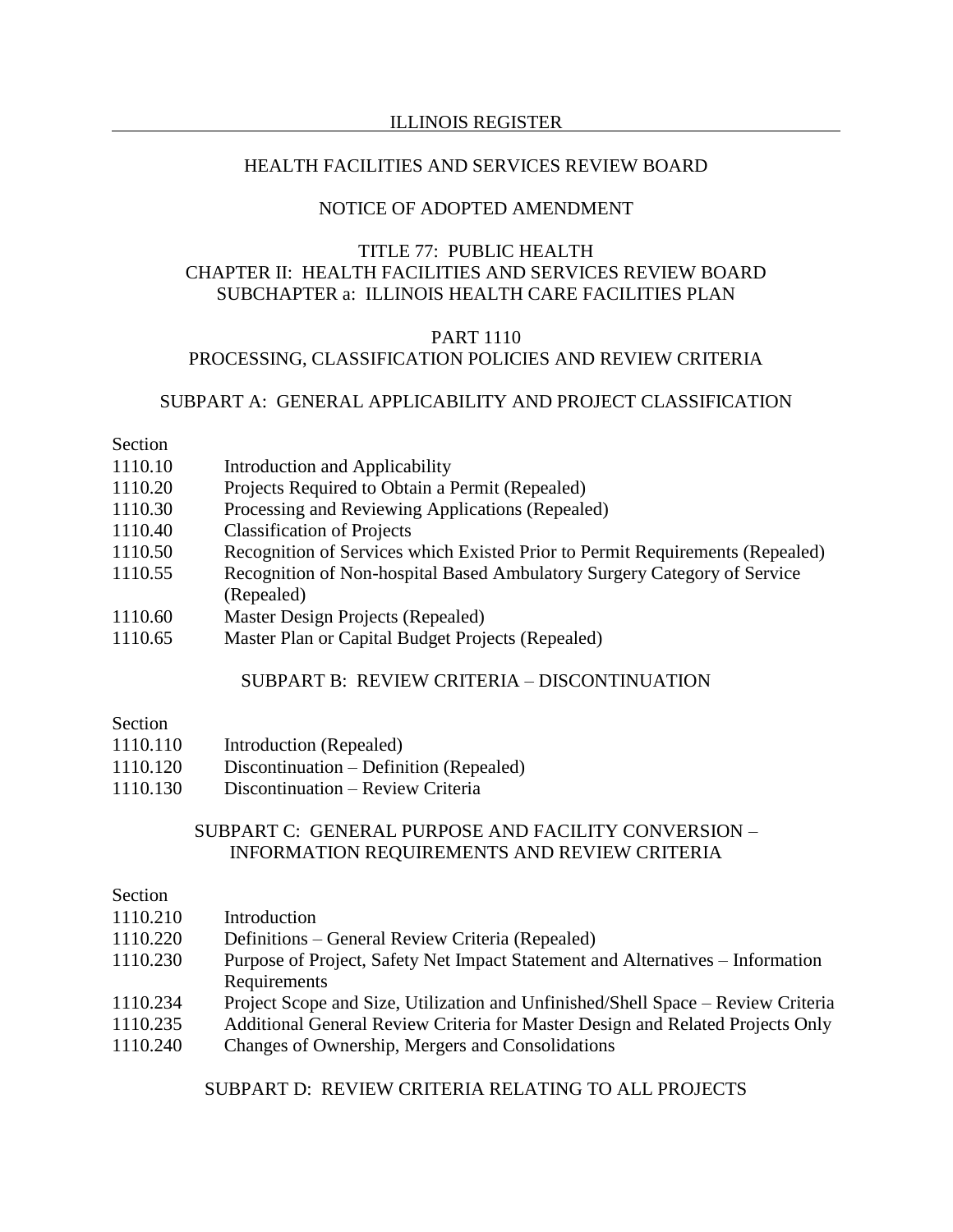## HEALTH FACILITIES AND SERVICES REVIEW BOARD

# NOTICE OF ADOPTED AMENDMENT

## INVOLVING ESTABLISHMENT OF ADDITIONAL BEDS OR SUBSTANTIAL CHANGE IN BED CAPACITY

#### Section

| 1110.310 | Introduction (Repealed)                |
|----------|----------------------------------------|
| 1110.320 | Bed Related Review Criteria (Repealed) |

## SUBPART E: MODERNIZATION REVIEW CRITERIA

#### Section

| 1110.410 | Introduction (Repealed)                  |
|----------|------------------------------------------|
| 1110.420 | Modernization Review Criteria (Repealed) |

## SUBPART F: CATEGORY OF SERVICE REVIEW CRITERIA – MEDICAL/SURGICAL, OBSTETRIC, PEDIATRIC AND INTENSIVE CARE

#### Section

| 1110.510           | Introduction (Repealed)                                                                                                                                                                                                                                                                                  |
|--------------------|----------------------------------------------------------------------------------------------------------------------------------------------------------------------------------------------------------------------------------------------------------------------------------------------------------|
| 1110.520           | Medical/Surgical, Obstetric, Pediatric and Intensive Care – Definitions (Repealed)                                                                                                                                                                                                                       |
| 1110 $F \cap \cap$ | $M_{\odot}$ $1_{\odot}$ $1_{\odot}$ $1_{\odot}$ $1_{\odot}$ $1_{\odot}$ $1_{\odot}$ $1_{\odot}$ $1_{\odot}$ $1_{\odot}$ $1_{\odot}$ $1_{\odot}$ $1_{\odot}$ $1_{\odot}$ $1_{\odot}$ $1_{\odot}$ $1_{\odot}$ $1_{\odot}$ $1_{\odot}$ $1_{\odot}$ $1_{\odot}$ $1_{\odot}$ $1_{\odot}$ $1_{\odot}$ $1_{\od$ |

1110.530 Medical/Surgical, Obstetric, Pediatric and Intensive Care – Review Criteria

# SUBPART G: CATEGORY OF SERVICE REVIEW CRITERIA – COMPREHENSIVE PHYSICAL REHABILITATION

## Section

| 1110.610 | Introduction (Repealed)                                                                             |
|----------|-----------------------------------------------------------------------------------------------------|
| 1110.620 | Comprehensive Physical Rehabilitation – Definitions (Repealed)                                      |
| 1110.630 | Comprehensive Physical Rehabilitation - Review Criteria                                             |
|          | SUBPART H: CATEGORY OF SERVICE REVIEW CRITERIA -<br>ACUTE MENTAL ILLNESS AND CHRONIC MENTAL ILLNESS |

#### Section

- 1110.720 Acute Mental Illness Definitions (Repealed)
- 1110.730 Acute Mental Illness and Chronic Mental Illness Review Criteria

SUBPART I: CATEGORY OF SERVICE REVIEW CRITERIA – SUBSTANCE ABUSE/ADDICTION TREATMENT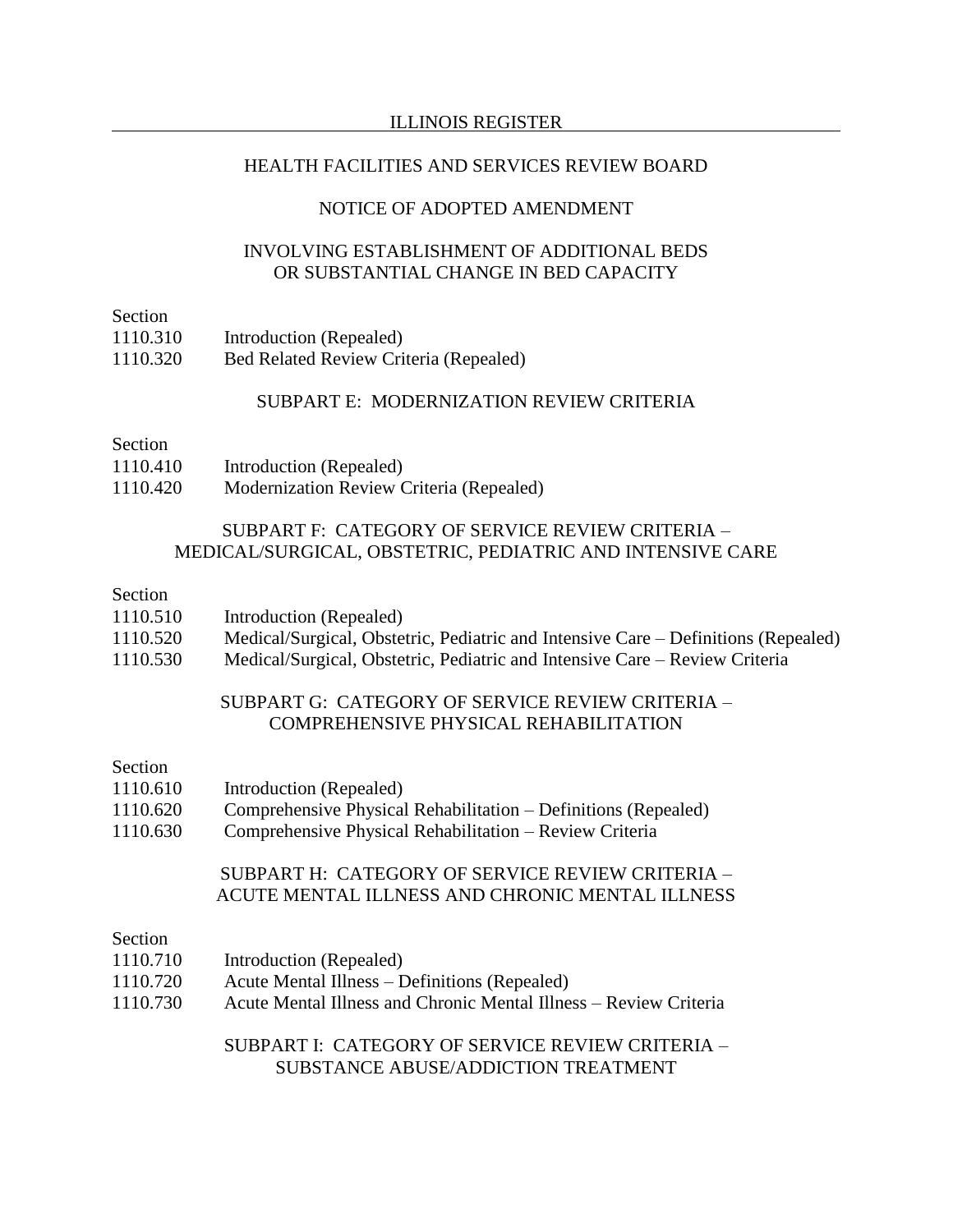## HEALTH FACILITIES AND SERVICES REVIEW BOARD

# NOTICE OF ADOPTED AMENDMENT

| Section  |                                                                  |
|----------|------------------------------------------------------------------|
| 1110.810 | Introduction (Repealed)                                          |
| 1110.820 | Substance Abuse/Addiction Treatment – Definitions (Repealed)     |
| 1110.830 | Substance Abuse/Addiction Treatment – Review Criteria (Repealed) |
|          |                                                                  |

## SUBPART J: CATEGORY OF SERVICE REVIEW CRITERIA – NEONATAL INTENSIVE CARE

#### Section

 $\overline{\mathbf{S}}$   $\mathbf{S}$ 

| 1110.910 | Introduction                               |
|----------|--------------------------------------------|
| 1110.920 | Neonatal Intensive Care – Definitions      |
| 1110.930 | Neonatal Intensive Care – Review Criterion |

## SUBPART K: CATEGORY OF SERVICE REVIEW CRITERIA – BURN TREATMENT

#### Section

| 1110.1010 | Introduction (Repealed) |  |  |
|-----------|-------------------------|--|--|
|-----------|-------------------------|--|--|

- 1110.1020 Burn Treatment Definitions (Repealed)
- 1110.1030 Burn Treatment Review Criteria (Repealed)

# SUBPART L: CATEGORY OF SERVICE REVIEW CRITERIA – THERAPEUTIC RADIOLOGY

#### Section

| 1110.1110 | Introduction (Repealed) |  |
|-----------|-------------------------|--|
|-----------|-------------------------|--|

- 1110.1120 Therapeutic Radiology Definitions (Repealed)
- 1110.1130 Therapeutic Radiology Review Criteria (Repealed)

## SUBPART M: CATEGORY OF SERVICE REVIEW CRITERIA – OPEN HEART SURGERY

## Section

- 1110.1210 Introduction
- 1110.1220 Open Heart Surgery Definitions
- 1110.1230 Open Heart Surgery Review Criteria

## SUBPART N: CATEGORY OF SERVICE REVIEW CRITERIA – CARDIAC CATHETERIZATION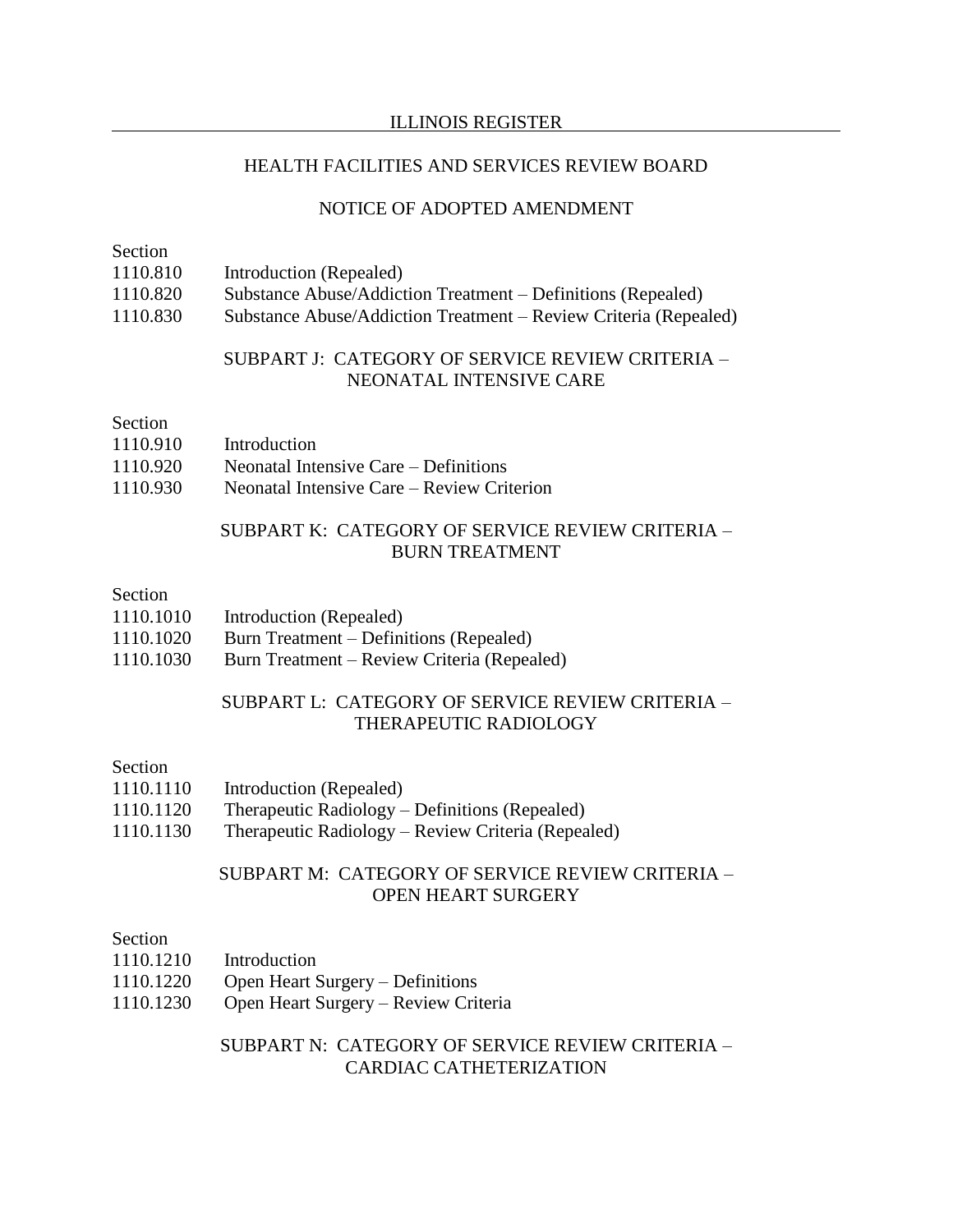## HEALTH FACILITIES AND SERVICES REVIEW BOARD

## NOTICE OF ADOPTED AMENDMENT

#### Section

| 1110.1310 | Introduction |
|-----------|--------------|
| 11101000  |              |

1110.1320 Cardiac Catheterization – Definitions

1110.1330 Cardiac Catheterization – Review Criteria

## SUBPART O: CATEGORY OF SERVICE REVIEW CRITERIA – IN-CENTER HEMODIALYSIS

#### Section

| 1110.1410 | Introduction (Repealed)                           |
|-----------|---------------------------------------------------|
| 1110.1420 | Chronic Renal Dialysis – Definitions (Repealed)   |
| 1110.1430 | In-Center Hemodialysis Projects – Review Criteria |

# SUBPART P: CATEGORY OF SERVICE REVIEW CRITERIA – NON-HOSPITAL BASED AMBULATORY SURGICAL TREATMENT CENTER SERVICES

#### Section

| 1110.1510 | Introduction (Repealed)                                                                   |
|-----------|-------------------------------------------------------------------------------------------|
| 1110.1520 | Non-Hospital Based Ambulatory Surgery - Definitions (Repealed)                            |
| 1110.1530 | Non-Hospital Based Ambulatory Surgical Treatment Center Services - Projects               |
|           | Not Subject to This Part                                                                  |
| 1110.1535 | Recognition of Non-Hospital Based Ambulatory Surgical Treatment Center<br>(ASTC) Services |
| 1110.1540 | Non-Hospital Based Ambulatory Surgical Treatment Center Services – Review<br>Criteria     |

# SUBPART Q: CATEGORY OF SERVICE REVIEW CRITERIA – COMPUTER SYSTEMS

#### Section

| 1110.1610 | Introduction (Repealed) |  |
|-----------|-------------------------|--|
|-----------|-------------------------|--|

- 1110.1620 Computer Systems Definitions (Repealed)
- 1110.1630 Computer Systems Review Criteria (Repealed)

## SUBPART R: CATEGORY OF SERVICE REVIEW CRITERIA – GENERAL LONG TERM CARE

## Section

1110.1720 General Long Term Care – Definitions (Repealed)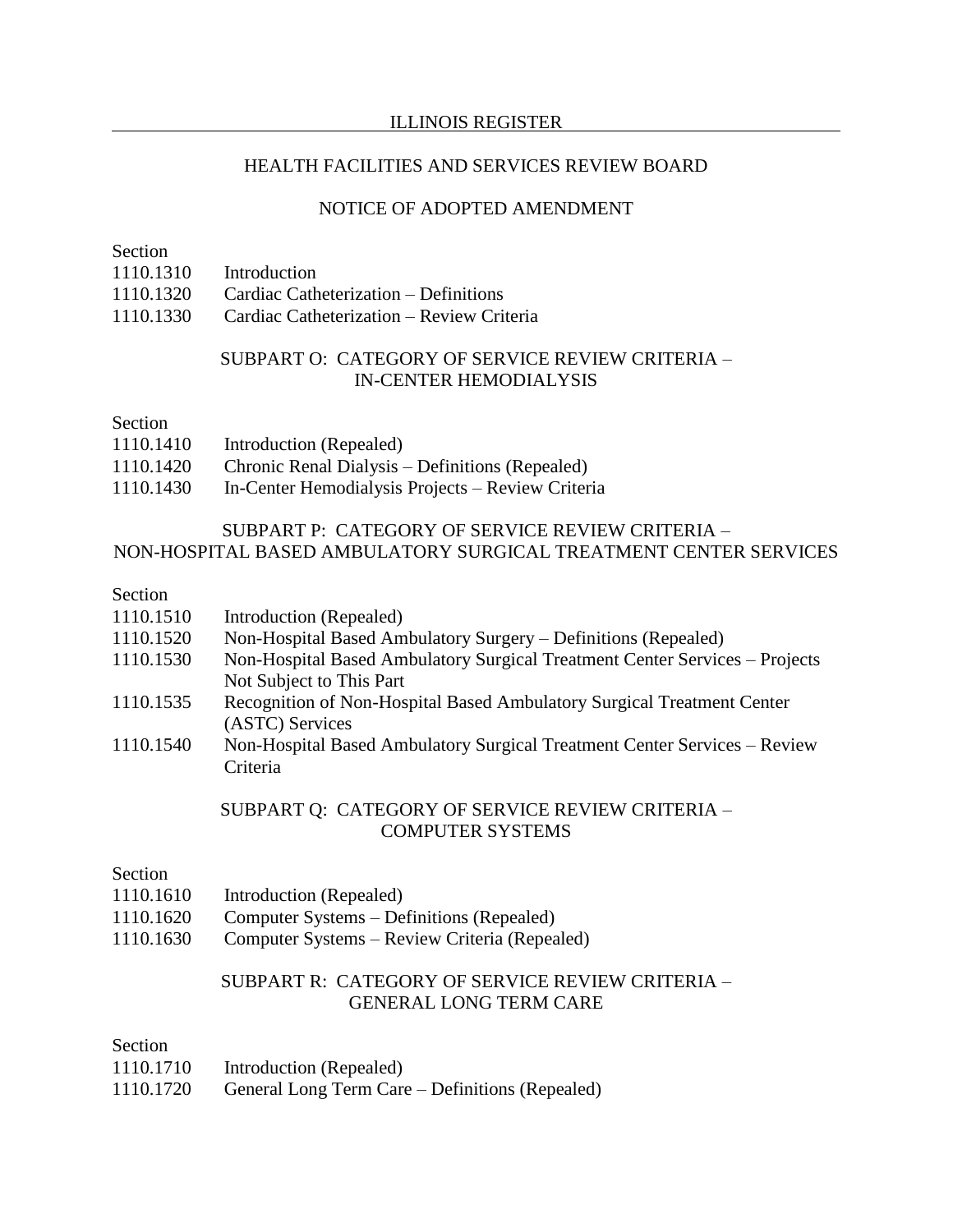#### HEALTH FACILITIES AND SERVICES REVIEW BOARD

## NOTICE OF ADOPTED AMENDMENT

#### 1110.1730 General Long Term Care – Review Criteria (Repealed)

#### SUBPART S: CATEGORY OF SERVICE REVIEW CRITERIA – SPECIALIZED LONG-TERM CARE

#### Section

| 1110.1810 | Introduction (Repealed)                                 |
|-----------|---------------------------------------------------------|
| 1110.1820 | Specialized Long-Term Care – Definitions (Repealed)     |
| 1110.1830 | Specialized Long-Term Care – Review Criteria (Repealed) |
|           | CUDDA DT T. CATECODY OF CEDVICE DEVIEW CDITEDI          |

#### SUBPART T: CATEGORY OF SERVICE REVIEW CRITERIA – INTRAOPERATIVE MAGNETIC RESONANCE IMAGING

## Section

| 1110.1910 | Introduction (Repealed)                                            |  |
|-----------|--------------------------------------------------------------------|--|
| 1110.1920 | Intraoperative Magnetic Resonance Imaging – Definitions (Repealed) |  |

1110.1930 Intraoperative Magnetic Resonance Imaging – Review Criteria (Repealed)

## SUBPART U: CATEGORY OF SERVICE REVIEW CRITERIA – HIGH LINEAR ENERGY TRANSFER (L.E.T.)

#### Section

| 1110.2010 | Introduction (Repealed)                                           |
|-----------|-------------------------------------------------------------------|
| 1110.2020 | High Linear Energy Transfer (L.E.T.) – Definitions (Repealed)     |
| 1110.2030 | High Linear Energy Transfer (L.E.T.) – Review Criteria (Repealed) |

# SUBPART V: CATEGORY OF SERVICE REVIEW CRITERIA – POSITRON EMISSION TOMOGRAPHIC SCANNING (P.E.T.)

# Section

| 1110.2110 | Introduction (Repealed)                                                  |
|-----------|--------------------------------------------------------------------------|
| 1110.2120 | Positron Emission Tomographic Scanning (P.E.T.) – Definitions (Repealed) |

1110.2130 Positron Emission Tomographic Scanning (P.E.T.) – Review Criteria (Repealed)

## SUBPART W: CATEGORY OF SERVICE REVIEW CRITERIA – EXTRACORPOREAL SHOCK WAVE LITHOTRIPSY

## Section

| 1110.2210 | Introduction (Repealed)                                        |
|-----------|----------------------------------------------------------------|
| 1110.2220 | Extracorporeal Shock Wave Lithotripsy – Definitions (Repealed) |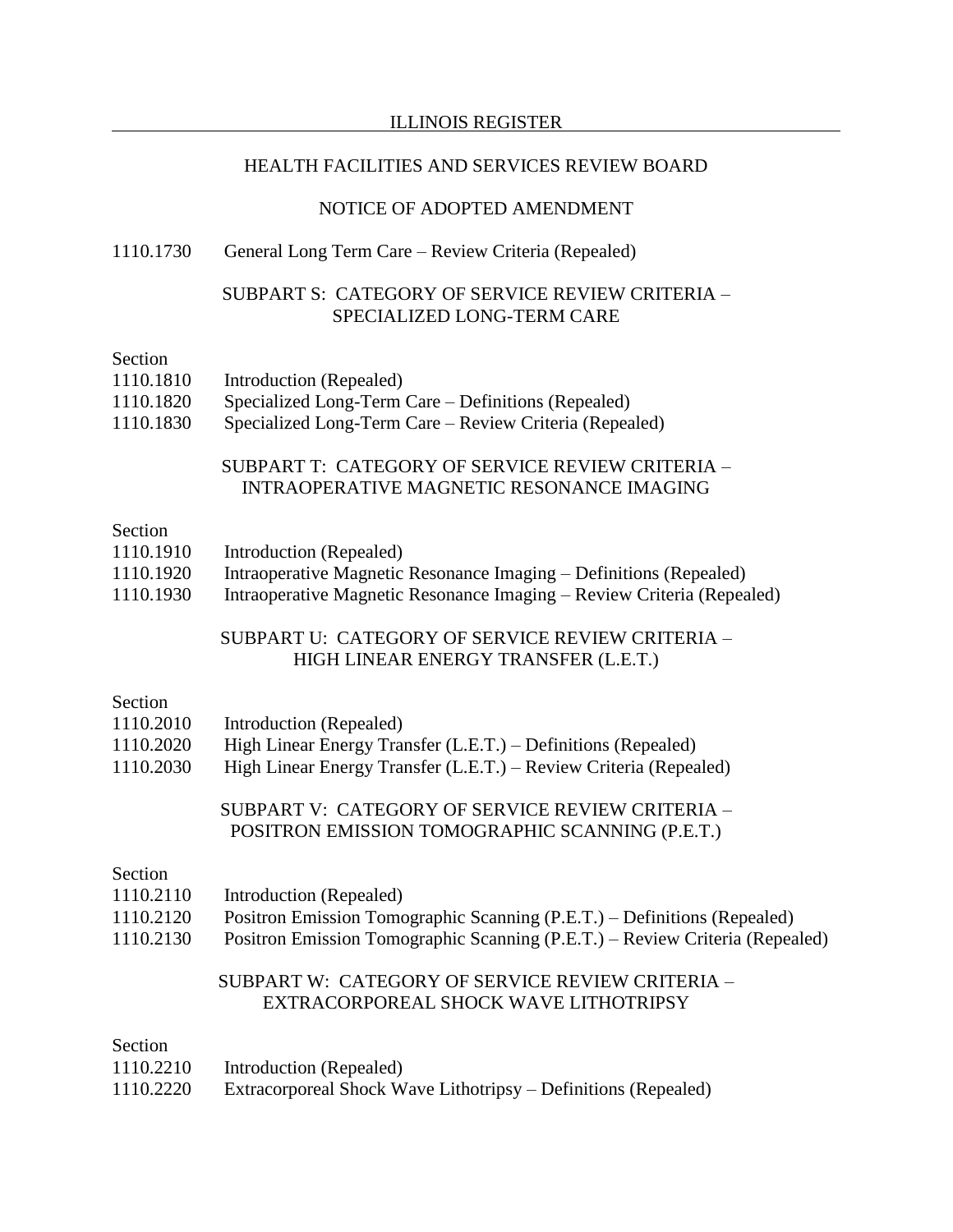#### HEALTH FACILITIES AND SERVICES REVIEW BOARD

## NOTICE OF ADOPTED AMENDMENT

#### 1110.2230 Extracorporeal Shock Wave Lithotripsy – Review Criteria (Repealed)

#### SUBPART X: CATEGORY OF SERVICE REVIEW CRITERIA – SELECTED ORGAN TRANSPLANTATION

#### Section

| 1110.2310 | Introduction (Repealed) |  |
|-----------|-------------------------|--|
|-----------|-------------------------|--|

- 1110.2320 Selected Organ Transplantation Definitions (Repealed)
- 1110.2330 Selected Organ Transplantation Review Criteria

#### SUBPART Y: CATEGORY OF SERVICE REVIEW CRITERIA – KIDNEY TRANSPLANTATION

## Section

- 1110.2410 Introduction (Repealed)
- 1110.2420 Kidney Transplantation Definitions (Repealed)
- 1110.2430 Kidney Transplantation Review Criteria

## SUBPART Z: CATEGORY OF SERVICE REVIEW CRITERIA – SUBACUTE CARE HOSPITAL MODEL

## Section

| 1110.2510 | Introduction                                          |
|-----------|-------------------------------------------------------|
| 1110.2520 | Subacute Care Hospital Model – Definitions (Repealed) |
| 1110.2530 | Subacute Care Hospital Model – Review Criteria        |
| 1110.2540 | Subacute Care Hospital Model - HFSRB Review           |
| 1110.2550 | Subacute Care Hospital Model – Project Completion     |

## SUBPART AA: CATEGORY OF SERVICE REVIEW CRITERIA – POSTSURGICAL RECOVERY CARE CENTER ALTERNATIVE HEALTH CARE MODEL

## Section

| 1110.2610 | Introduction                                                                  |
|-----------|-------------------------------------------------------------------------------|
| 1110.2620 | Postsurgical Recovery Care Center Alternative Health Care Model – Definitions |
|           | (Repealed)                                                                    |
| 1110.2630 | Postsurgical Recovery Care Center Alternative Health Care Model – Review      |
|           | Criteria                                                                      |
| 1110.2640 | Postsurgical Recovery Care Center Alternative Health Care Model – HFSRB       |
|           | Review                                                                        |
| 1110.2650 | Postsurgical Recovery Care Center Alternative Health Care Model – Project     |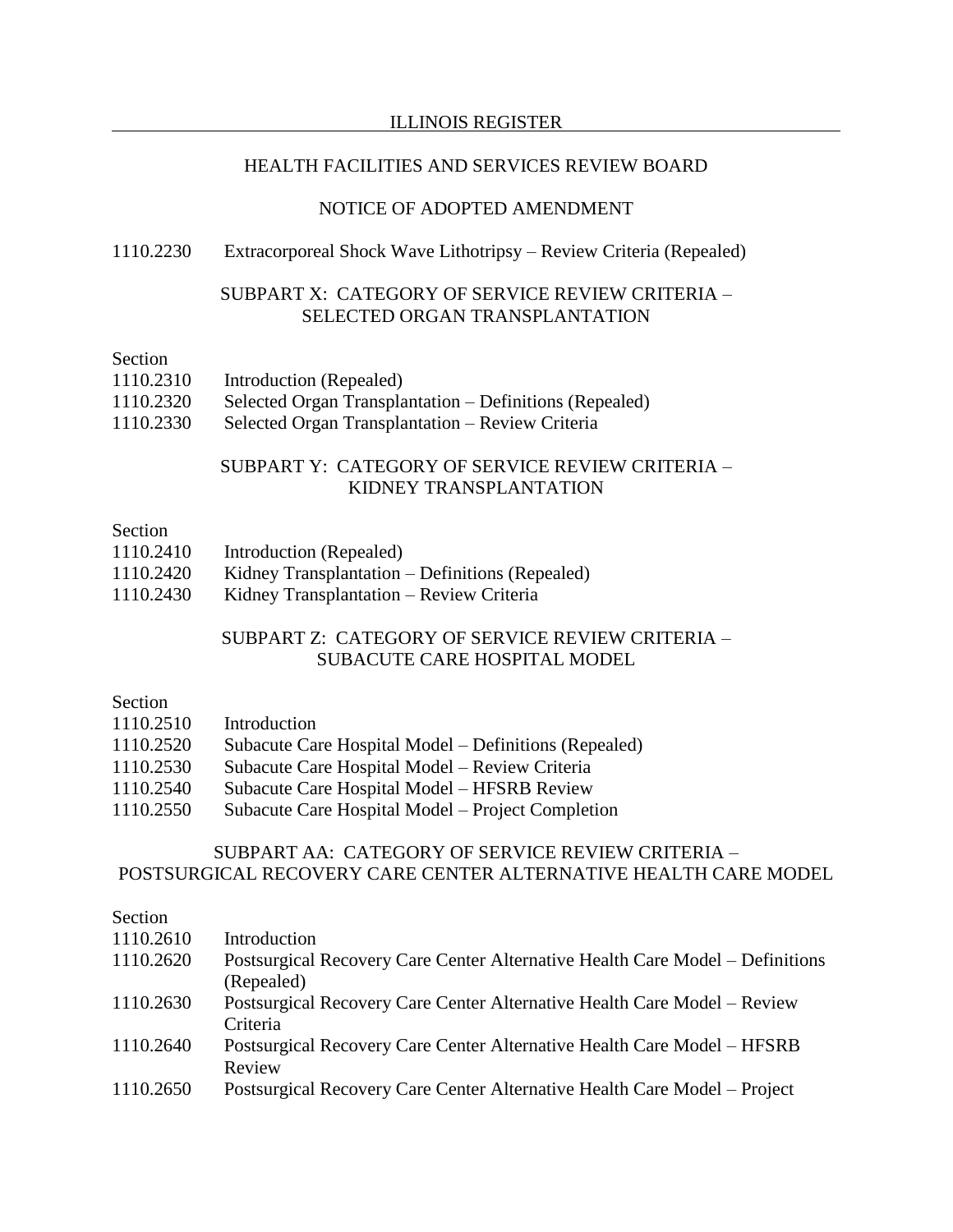## NOTICE OF ADOPTED AMENDMENT

## Completion

## SUBPART AB: CATEGORY OF SERVICE REVIEW CRITERIA – CHILDREN'S COMMUNITY-BASED HEALTH CARE CENTER ALTERNATIVE HEALTH CARE MODEL

## Section

| 1110.2710 | Introduction (Repealed)                                                     |
|-----------|-----------------------------------------------------------------------------|
| 1110.2720 | Children's Respite Care Center Alternative Health Care Model – Definitions  |
|           | (Repealed)                                                                  |
| 1110.2730 | Children's Community-Based Health Care Center Alternative Health Care Model |
|           | - Review Criteria (Repealed)                                                |
| 1110.2740 | Children's Community-Based Health Care Center Alternative Health Care Model |
|           | - HFPB Review (Repealed)                                                    |
| 1110.2750 | Children's Community-Based Health Care Center Alternative Health Care Model |
|           | - Project Completion (Repealed)                                             |

## SUBPART AC: CATEGORY OF SERVICE REVIEW CRITERIA – COMMUNITY-BASED RESIDENTIAL REHABILITATION CENTER ALTERNATIVE HEALTH CARE MODEL

## Section

| 1110.2810 | Introduction                                                                     |
|-----------|----------------------------------------------------------------------------------|
| 1110.2820 | <b>Community-Based Residential Rehabilitation Center Alternative Health Care</b> |
|           | Model - Definitions (Repealed)                                                   |
| 1110.2830 | Community-Based Residential Rehabilitation Center Alternative Health Care        |
|           | Model – Review Criteria                                                          |
| 1110.2840 | Community-Based Residential Rehabilitation Center Alternative Health Care        |
|           | Model – State Board Review                                                       |
| 1110.2850 | <b>Community-Based Residential Rehabilitation Center Alternative Health Care</b> |
|           | Model – Project Completion                                                       |

# SUBPART AD: CATEGORY OF SERVICE REVIEW CRITERIA − LONG TERM ACUTE CARE HOSPITAL BED PROJECTS

## Section

1110.2930 Long Term Acute Care Hospital Bed Projects − Review Criteria

# SUBPART AE: CLINICAL SERVICE AREAS OTHER THAN CATEGORIES OF SERVICE – REVIEW CRITERIA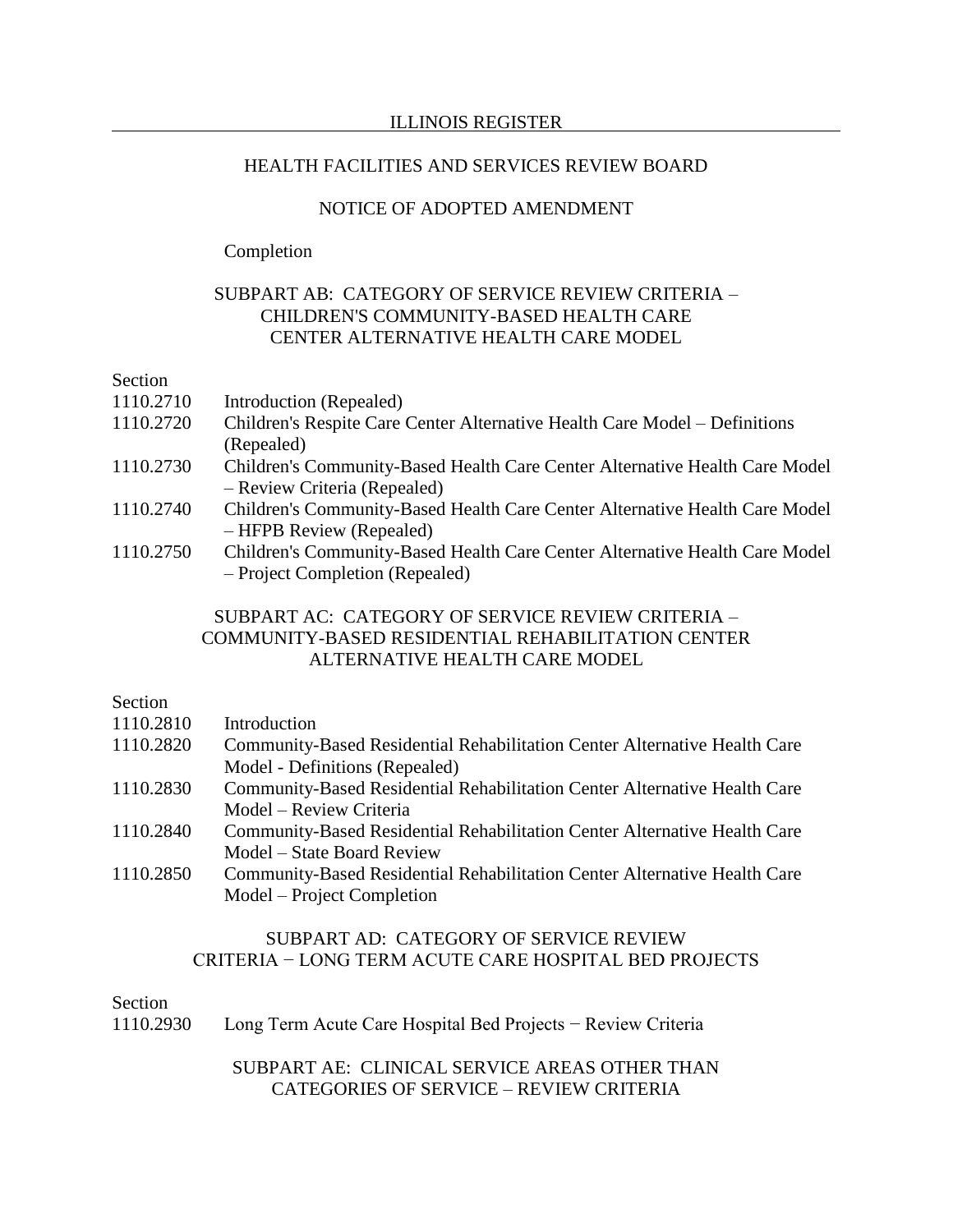#### HEALTH FACILITIES AND SERVICES REVIEW BOARD

#### NOTICE OF ADOPTED AMENDMENT

# Section

1110.3030 Clinical Service Areas Other Than Categories of Service – Review Criteria

# SUBPART AF: CATEGORY OF SERVICE REVIEW CRITERIA − BIRTH CENTER − ALTERNATIVE HEALTH CARE MODEL

#### Section

## 1110.3130 Birth Center − Alternative Health Care Model – Review Criteria

## SUBPART AG: CATEGORY OF SERVICE REVIEW CRITERIA −

# Section

| 1110.3210 | Introduction                                                     |
|-----------|------------------------------------------------------------------|
| 1110.3230 | Freestanding Emergency Center Medical Services - Review Criteria |
|           |                                                                  |

| 1110. APPENDIX A | <b>ASTC Services</b>                                                      |
|------------------|---------------------------------------------------------------------------|
| 1110. APPENDIX B | State Guidelines – Square Footage and Utilization                         |
| 1110. APPENDIX C | <b>Statutory Citations for All State and Federal Laws and Regulations</b> |
|                  | Referenced in Chapter 3                                                   |

AUTHORITY: Authorized by Section 12 of, and implementing, the Illinois Health Facilities Planning Act [20 ILCS 3960].

SOURCE: Fourth Edition adopted at 3 Ill. Reg. 30, p. 194, effective July 28, 1979; amended at 4 Ill. Reg. 4, p. 129, effective January 11, 1980; amended at 5 Ill. Reg. 4895, effective April 22, 1981; amended at 5 Ill. Reg. 10297, effective September 30, 1981; amended at 6 Ill. Reg. 3079, effective March 8, 1982; emergency amendments at 6 Ill. Reg. 6895, effective May 20, 1982, for a maximum of 150 days; amended at 6 Ill. Reg. 11574, effective September 9, 1982; Fifth Edition adopted at 7 Ill. Reg. 5441, effective April 15, 1983; amended at 8 Ill. Reg. 1633, effective January 31, 1984; codified at 8 Ill. Reg. 18498; amended at 9 Ill. Reg. 3734, effective March 6, 1985; amended at 11 Ill. Reg. 7333, effective April 1, 1987; amended at 12 Ill. Reg. 16099, effective September 21, 1988; amended at 13 Ill. Reg. 16078, effective September 29, 1989; emergency amendments at 16 Ill. Reg. 13159, effective August 4, 1992, for a maximum of 150 days; emergency expired January 1, 1993; amended at 16 Ill. Reg. 16108, effective October 2, 1992; amended at 17 Ill. Reg. 4453, effective March 24, 1993; amended at 18 Ill. Reg. 2993, effective February 10, 1994; amended at 18 Ill. Reg. 8455, effective July 1, 1994; amended at 19 Ill. Reg. 2991, effective March 1, 1995; emergency amendment at 19 Ill. Reg. 7981, effective May 31, 1995, for a maximum of 150 days; emergency expired October 27, 1995; emergency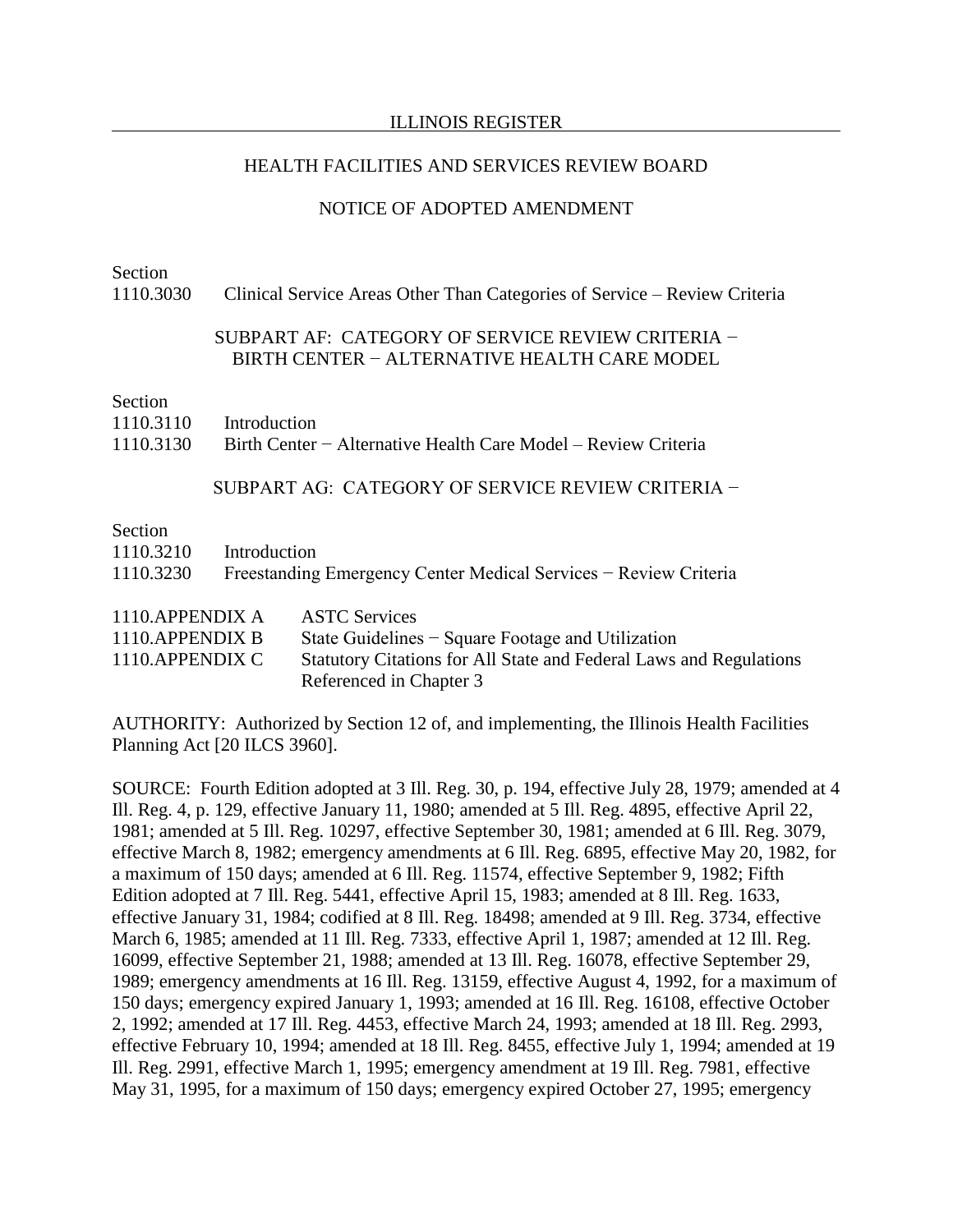## HEALTH FACILITIES AND SERVICES REVIEW BOARD

## NOTICE OF ADOPTED AMENDMENT

amendment at 19 Ill. Reg. 15273, effective October 20, 1995, for a maximum of 150 days; recodified from the Department of Public Health to the Health Facilities Planning Board at 20 Ill. Reg. 2600; amended at 20 Ill. Reg. 4734, effective March 22, 1996; amended at 20 Ill. Reg. 14785, effective November 15, 1996; amended at 23 Ill. Reg. 2987, effective March 15, 1999; amended at 24 Ill. Reg. 6075, effective April 7, 2000; amended at 25 Ill. Reg. 10806, effective August 24, 2001; amended at 27 Ill. Reg. 2916, effective February 21, 2003; amended at 32 Ill. Reg. 12332, effective July 18, 2008; amended at 33 Ill. Reg. 3312, effective February 6, 2009; amended at 34 Ill. Reg. 6121, effective April 13, 2010; amended at 35 Ill. Reg. 16989, effective October 7, 2011; amended at 36 Ill. Reg. 2569, effective January 31, 2012; amended at 38 Ill. Reg. 8861, effective April 15, 2014; amended at 39 Ill. Reg. \_\_\_\_\_\_, effective \_\_\_\_\_\_\_\_\_\_\_\_.

SUBPART P: CATEGORY OF SERVICE REVIEW CRITERIA – NON-HOSPITAL BASED AMBULATORY SURGICAL TREATMENT CENTER SERVICES

#### **Section 1110.1540 Non-Hospital Based Ambulatory Surgical Treatment Center Services – Review Criteria**

- a) Introduction
	- 1) *Ambulatory Surgical Treatment Centers required to be licensed pursuant to the Ambulatory Surgical Treatment Center Act* [210 ILCS 5] are defined as healthcare facilities subject to the requirements of the Health Facilities Planning Act [20 ILCS 3960/3] and HFSRB rules (77 Ill. Adm. Code 1100, 1110, 1120 and 1130). Facilities devoted to abortion and related care, including those licensed as PSTCs under the ASTC Act are not subject to HFSRB rules related to Non-Hospital Based ASTCs. The addition of any other ASTC services (other than abortion-related services) will require a CON permit.
	- 2) A permit is required for:
		- A) the establishment of a new non-hospital based ambulatory surgical treatment center (ASTC); or
		- B) the addition or establishment of a new ASTC service to an existing non-hospital based ASTC; or
		- C) the increase or expansion of the number of surgical/treatment rooms for an existing ASTC service in a non-hospital based ASTC, if the total estimated project cost exceeds the capital expenditures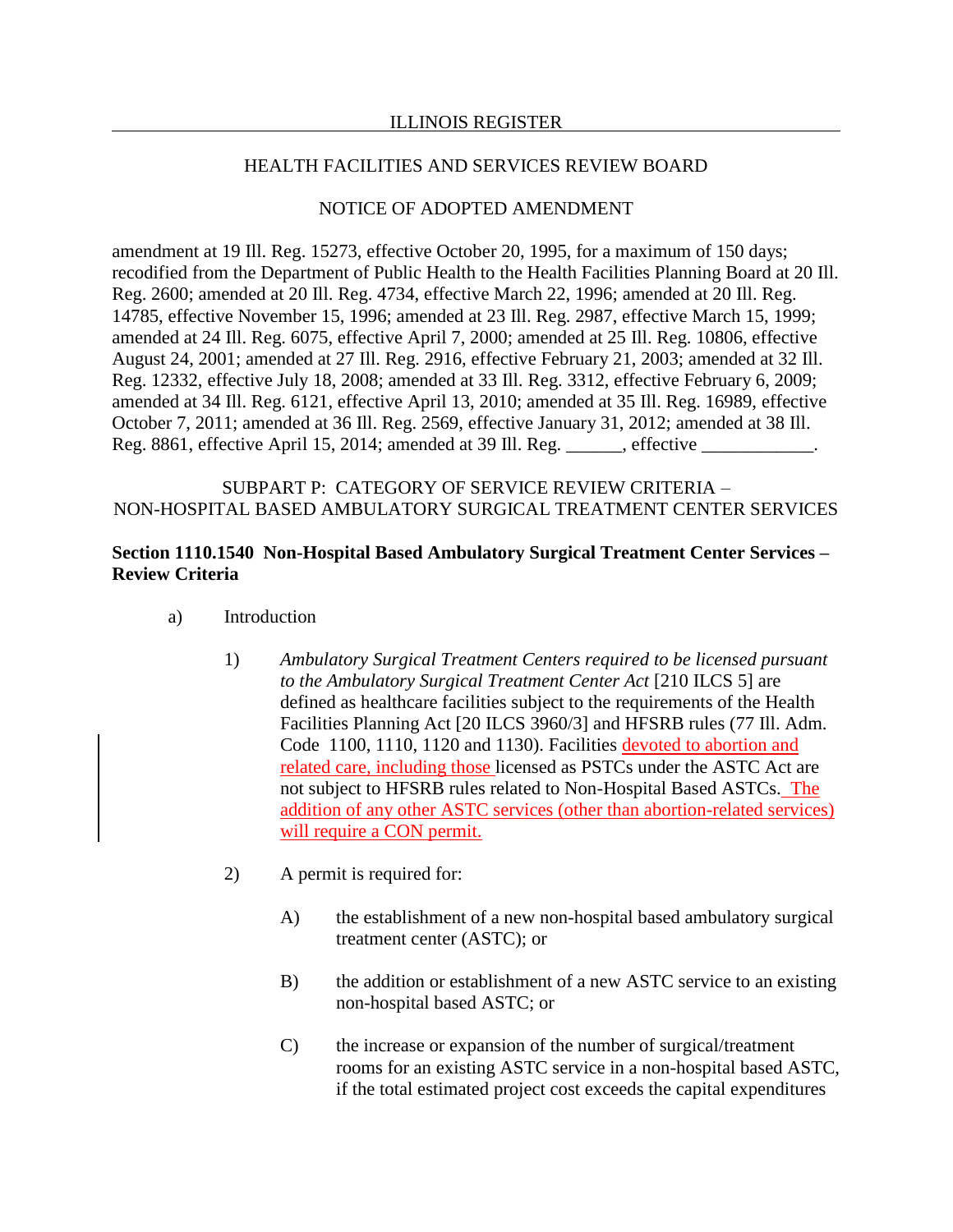# NOTICE OF ADOPTED AMENDMENT

minimum. The current threshold is posted on HFSRB's website (www.hfsrb.illinois.gov); or

- D) any action with a total estimated project cost that exceeds the capital expenditures minimum. The current threshold is determined under 77 Ill. Adm. Code 1130.Appendix A and posted on HFSRB's website (www.hfsrb.illinois.gov).
- 3) Applicants proposing to establish an ASTC or add or expand an ASTC service in an existing ASTC facility shall describe how the proposed project will address the following indicators of need, as presented in the following table:

| <b>PROJECT</b><br><b>TYPE</b> |                        |                          | <b>REQUIRED REVIEW CRITERIA</b> |
|-------------------------------|------------------------|--------------------------|---------------------------------|
| Establishment of              | (a)(5)(A) & (B)        |                          | Introduction $-$                |
| <b>ASTC</b> Facility or       |                        |                          | <b>Identification of ASTC</b>   |
| <b>Additional ASTC</b>        |                        |                          | Service and # of                |
| Service                       |                        |                          | Surgical/Treatment              |
|                               |                        |                          | Rooms                           |
|                               | $(b)(1)$ through $(4)$ |                          | Background of the               |
|                               |                        |                          | Applicant                       |
|                               | (c)(2)(A) & (B)        |                          | Service to GSA                  |
|                               |                        |                          | Residents                       |
|                               | $(d)(1) & (2)$ or      |                          | Service Demand-                 |
|                               | (3)                    |                          | Establishment                   |
|                               | (f) (1) $& (2)$        |                          | <b>Treatment Room Need</b>      |
|                               |                        |                          | Assessment                      |
|                               | (g)                    |                          | Service Accessibility           |
|                               | $(h)(1)$ through $(3)$ | -                        | Unnecessary                     |
|                               |                        |                          | Duplication/Maldistribu         |
|                               |                        |                          | tion                            |
|                               | (i)(1) & (2)           |                          | <b>Staffing</b>                 |
|                               | (i)                    | $\overline{\phantom{0}}$ | <b>Charge Commitment</b>        |
|                               | $(k)(1)$ & $(2)$       | $\overline{\phantom{0}}$ | <b>Assurances</b>               |
| Expansion of                  | (a)(5)(A) & (B)        | —                        | Introduction - Identification   |
| <b>Existing ASTC</b>          |                        |                          | of ASTC Service and # of        |
| Service                       |                        |                          | <b>Surgical/Treatment Rooms</b> |
|                               | $(b)(1)$ through $(4)$ |                          | Background of the               |
|                               |                        |                          | Applicant                       |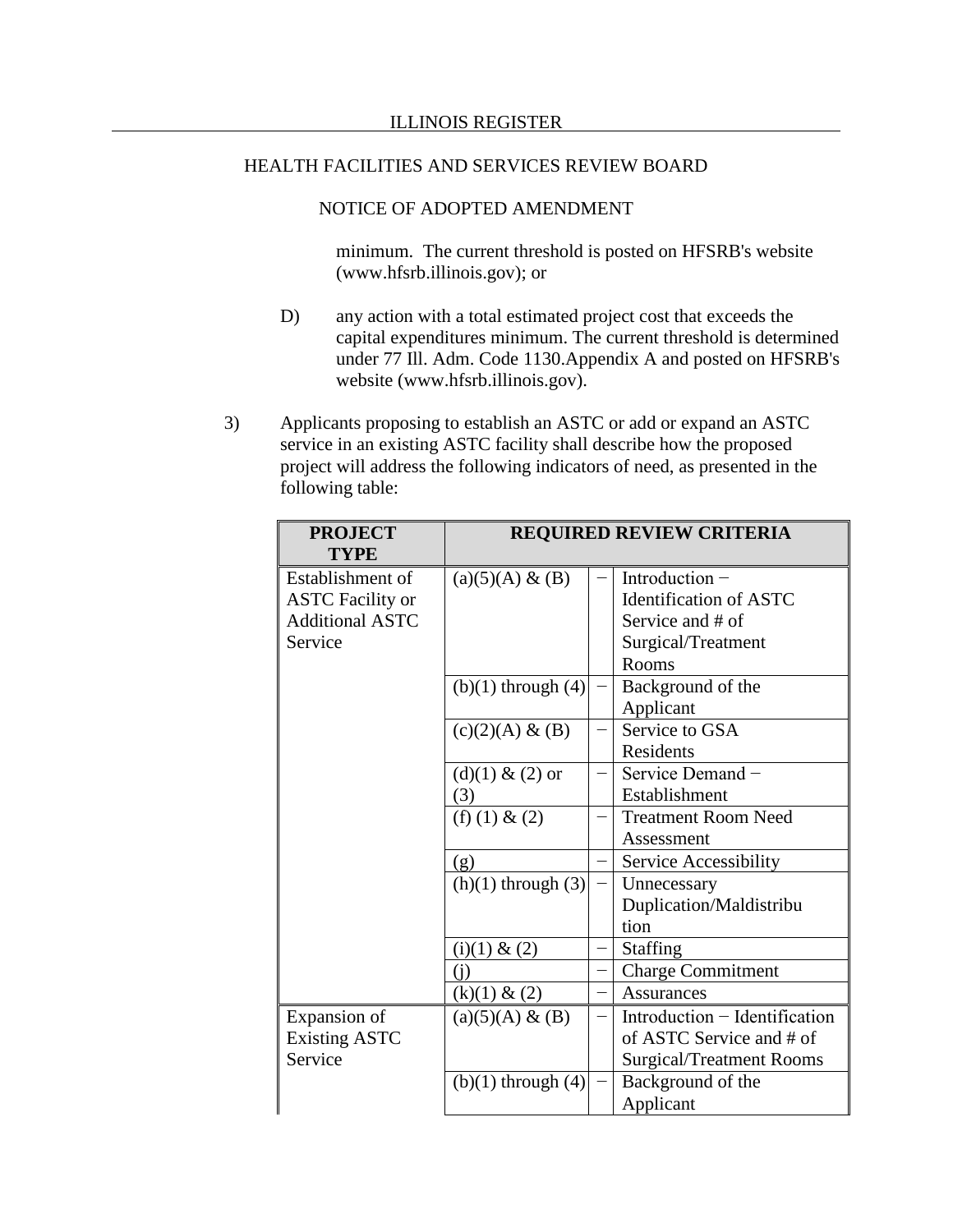| (c)(2)(A) & (B)        | Service to GSA             |
|------------------------|----------------------------|
|                        | Residents                  |
| $(e)(1)$ through $(3)$ | Service Demand -           |
|                        | Expansion                  |
| (f) (1) $& (2)$        | <b>Treatment Room Need</b> |
|                        | Assessment                 |
| $(i)(1) \& (2)$        | <b>Staffing</b>            |
|                        | <b>Charge Commitment</b>   |
|                        | Assurances                 |

- 4) In addition to addressing the applicable criteria listed in the chart in subsection  $(a)(4)$ , the applicant shall indicate:
	- A) The existing and the proposed ASTC services as specified in Appendix A;
	- B) The existing and the proposed number of surgical/treatment rooms for each ASTC service as specified in Appendix A;
	- C) If an ASTC service is not specified in Appendix A, the applicant shall indicate the existing and proposed ASTC services, the existing and proposed number of surgical/treatment rooms, and the professional standards applicable to the proposed ASTC services.
- 5) Transition Period for Meeting Section 1110.1540 Requirements
	- A) Multi-specialty ASTCs that provided at least three of the ASTC services listed in Appendix A prior to April 15, 2014, except those ASTCs described in subsection  $(a)(5)(C)$ , shall be exempt from this Section's CON application requirements for adding additional ASTC services until January 1, 2018.
	- B) Effective April 15, 2014, multi-specialty ASTCs adding new services shall notify HFSRB of what services are being added and the effective date of those services. The notification of each new service added shall be submitted to HFSRB within 30 days after the service addition. Beginning January 1, 2018, multi-specialty ASTCs seeking to add additional ASTC services shall apply for a CON permit pursuant to the provisions of this Section.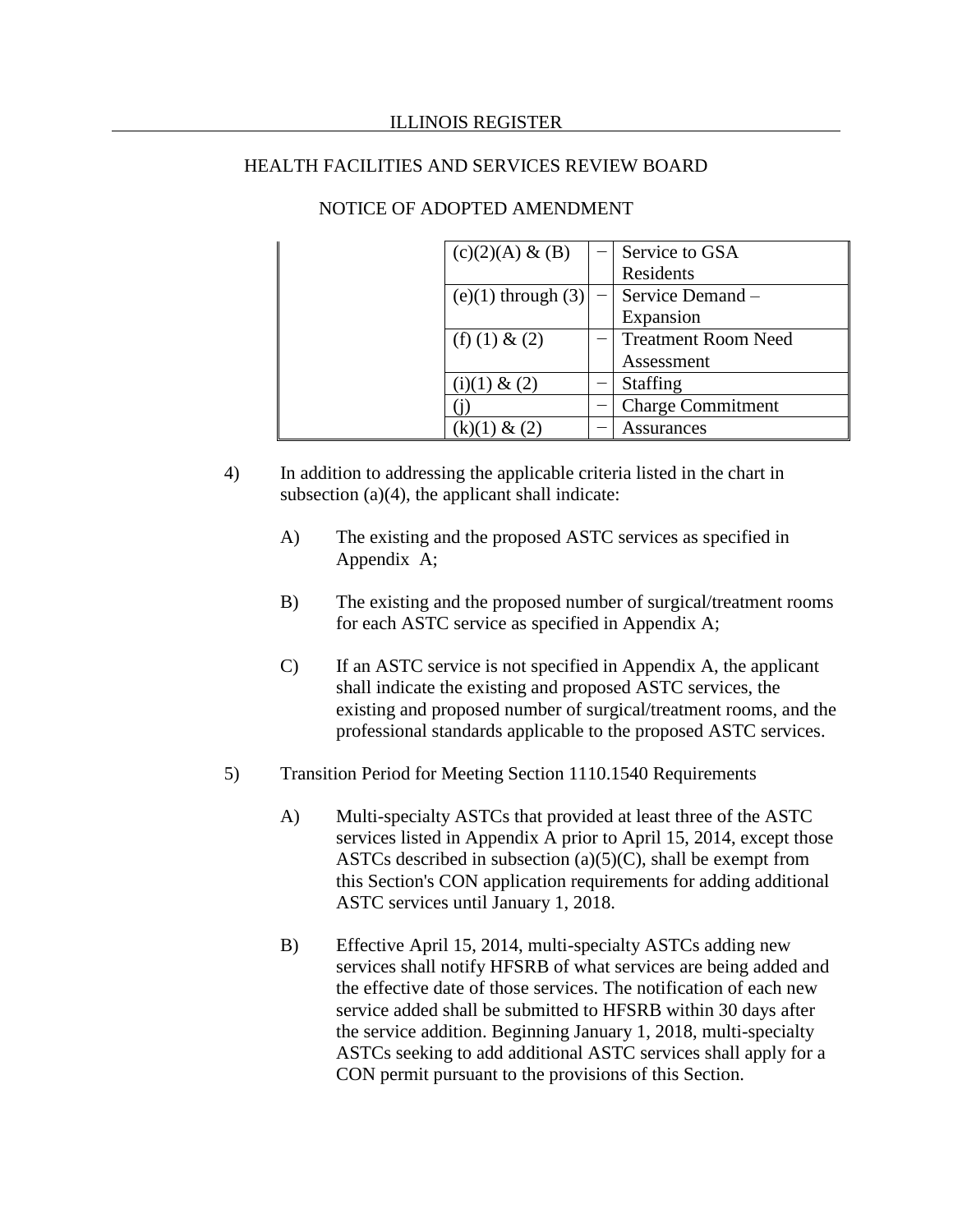- C) Multi-specialty ASTCs that, as a condition of CON permit issuance, agreed to apply for CON permits when adding services shall continue to apply for CON permits when adding new services.
- 6) Sanctions and Penalties Noncompliance with the requirements of Sections 1110.1535 through 1110.1540 shall be considered a violation and shall be subject to the sanctions and penalties in the Act (see 20 ILCS 3960/14.1) and in 77 Ill. Adm. Code 1130.790.
- b) Background of the Applicant Review Criterion The information requirements contained in this Section are applicable to all projects except projects that are solely for discontinuation. An applicant shall document the *qualifications, background, character and financial resources to adequately provide a proper service for the community* and also demonstrate that the project promotes the *orderly and economic development of health care facilities in the State of Illinois that avoids unnecessary duplication of facilities* or service. [20 ILCS 3960/2]
	- 1) An applicant shall demonstrate that it is fit, willing and able, and *has the qualifications, background and character to adequately provide a proper standard of health care service for the community with particular regard to the qualification, background and character of the applicant* [20 ILCS 3960/6(d)]. In evaluating the qualifications, background and character of the applicant, HFSRB shall consider whether adverse action has been taken against the applicant, including corporate officers or directors, LLC members, partners, and owners of at least 5% of the proposed healthcare facility, or against any health care facility owned or operated by the applicant, directly or indirectly, within three years preceding the filing of the application. A health care facility is considered "owned or operated" by every person or entity that owns, directly or indirectly, an ownership interest. If any person or entity owns any option to acquire stock, the stock shall be considered to be owned by that person or entity (see 77 Ill. Adm. Code 1100 and 1130 for definitions of terms such as "adverse action", "ownership interest" and "principal shareholder").
	- 2) Examples of facilities owned or operated by an applicant include: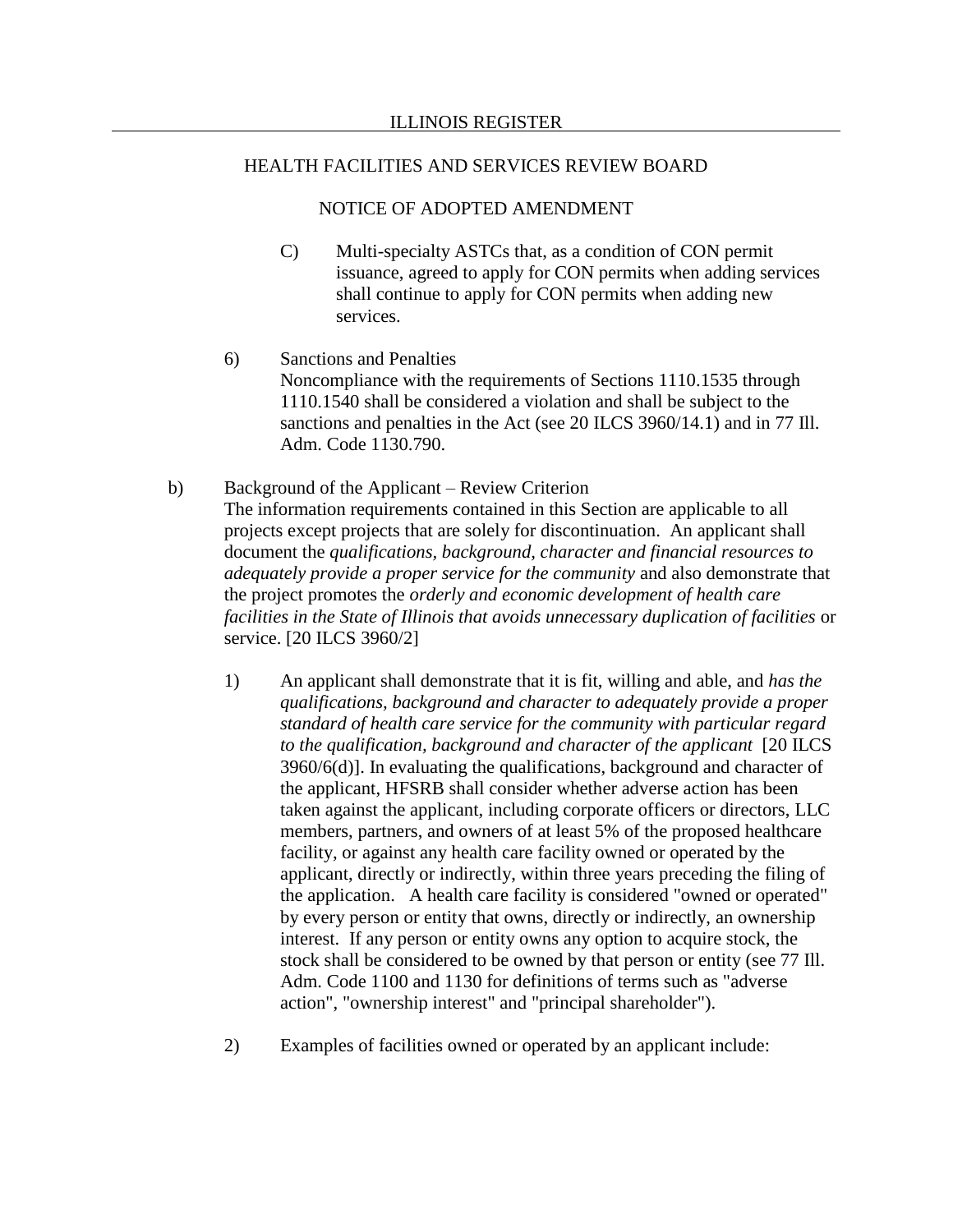- A) The applicant, Partnership ABC, owns 60% of the shares of Corporation XYZ, which manages the Good Care Nursing Home under a management agreement. The applicant, Partnership ABC, owns or operates Good Care Nursing Home.
- B) The applicant, Healthy Hospital, a corporation, is a subsidiary of Universal Health, the parent corporation of Healthcenter Ambulatory Surgical Treatment Center (ASTC), its wholly-owned subsidiary. The applicant, Healthy Hospital, owns and operates Healthcenter ASTC.
- C) Dr. Wellcare is the applicant. His wife is the director of a corporation that owns a hospital. The applicant, Dr. Wellcare, owns or operates the hospital.
- D) Drs. Faith, Hope and Charity own 40%, 35% and 10%, respectively, of the shares of Healthfair, Inc., a corporation, that is the applicant. Dr. Charity owns 45% and Drs. Well and Care each own 25% of the shares of XYZ Nursing Home, Inc. The applicant, Healthfair, Inc., owns and operates XYZ Nursing Home, Inc.
- 3) The applicant shall submit the following information:
	- A) A listing of all health care facilities currently owned and/or operated by the applicant in Illinois or elsewhere, including licensing, certification and accreditation identification numbers, as applicable;
	- B) A listing of all health care facilities currently owned and/or operated in Illinois, by any corporate officers or directors, LLC members, partners, or owners of at least 5% of the proposed health care facility;
	- C) A certified listing from the applicant of any adverse action taken against any facility owned and/or operated by the applicant during the three years prior to the filing of the application;
	- D) A certified listing of each applicant, corporate officer or director, LLC member, partner and owner of at least 5% of the proposed facility, identifying those individuals that have been cited, arrested,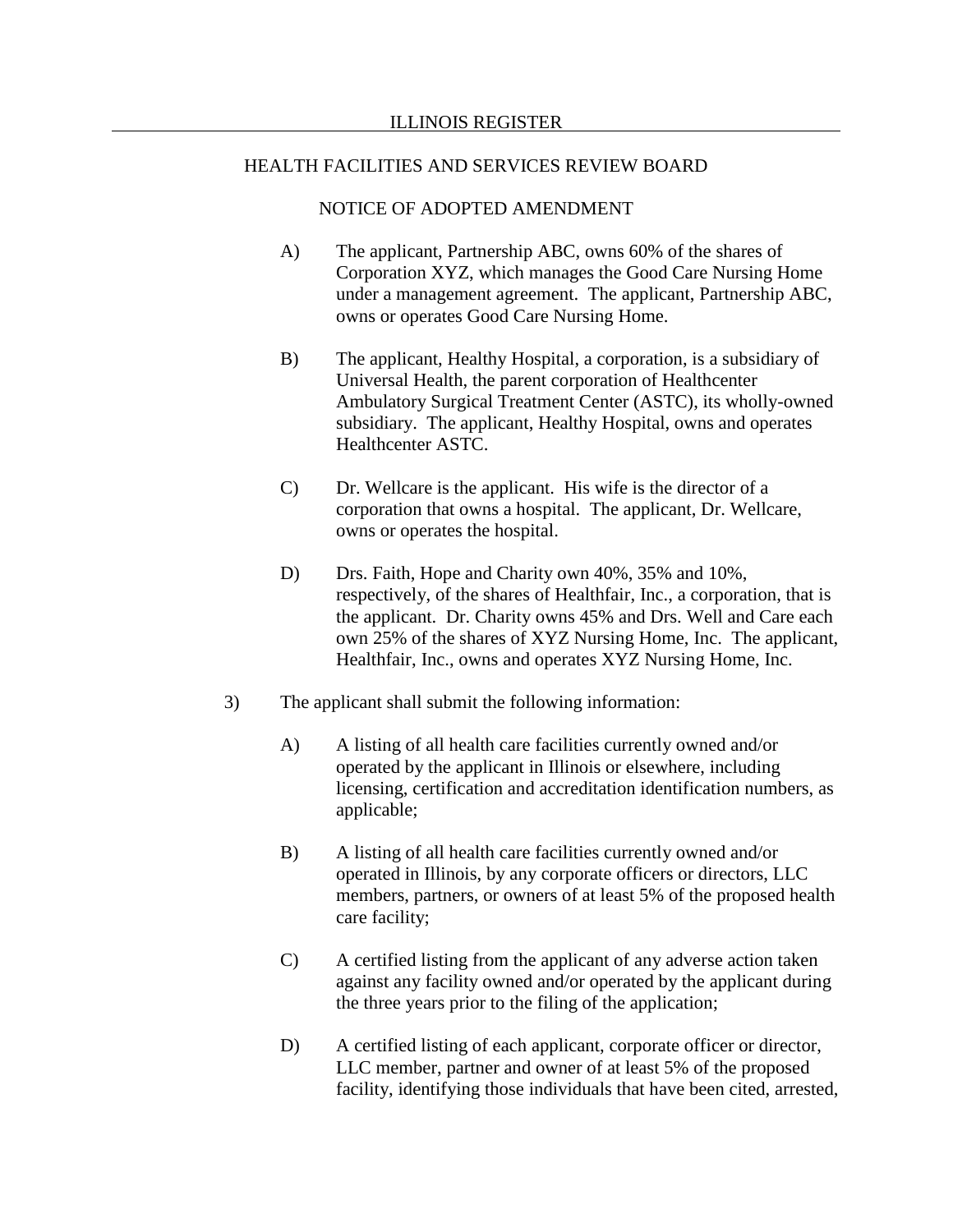#### NOTICE OF ADOPTED AMENDMENT

taken into custody, charged with, indicted, convicted or tried for, or pled guilty to:

- i) the commission of any felony or misdemeanor or violation of the law, except for minor parking violations; or
- ii) has been the subject of any juvenile delinquency or youthful offender proceeding;
- E) Unless convictions have been expunged, all convictions shall be detailed in writing and any police or court records regarding any matters disclosed shall be submitted for HFSRB's consideration;
- F) A certified listing of each applicant, corporate officer or director, LLC member, partner and owner of at least 5% of the proposed facility who has been charged with fraudulent conduct or any act involving moral turpitude. Any such matter shall be disclosed in detail;
- G) A certified listing of each applicant, corporate officer or director, LLC member, partner and owner of at least 5% of the proposed facility who has any unsatisfied judgments against him or her;
- H) A certified listing of each applicant, corporate officer or director, LLC member, partner and owner of at least 5% of the proposed facility. Any matter shall be discussed in detail;
- I) A certified listing of each applicant, corporate officer or director, LLC member, partner and owner of at least 5% of the proposed facility who is in default in the performance or discharge of any duty or obligation imposed by a judgment, decree, order, or directive of any court or governmental agency. Any matter shall be discussed in detail;
- J) Authorization permitting HFSRB and IDPH access to any documents necessary to verify the information submitted, including, but not limited to: official records of IDPH or other State agencies; the licensing or certification records of other states, when applicable; and the records of nationally recognized accreditation organizations. Failure to provide the authorization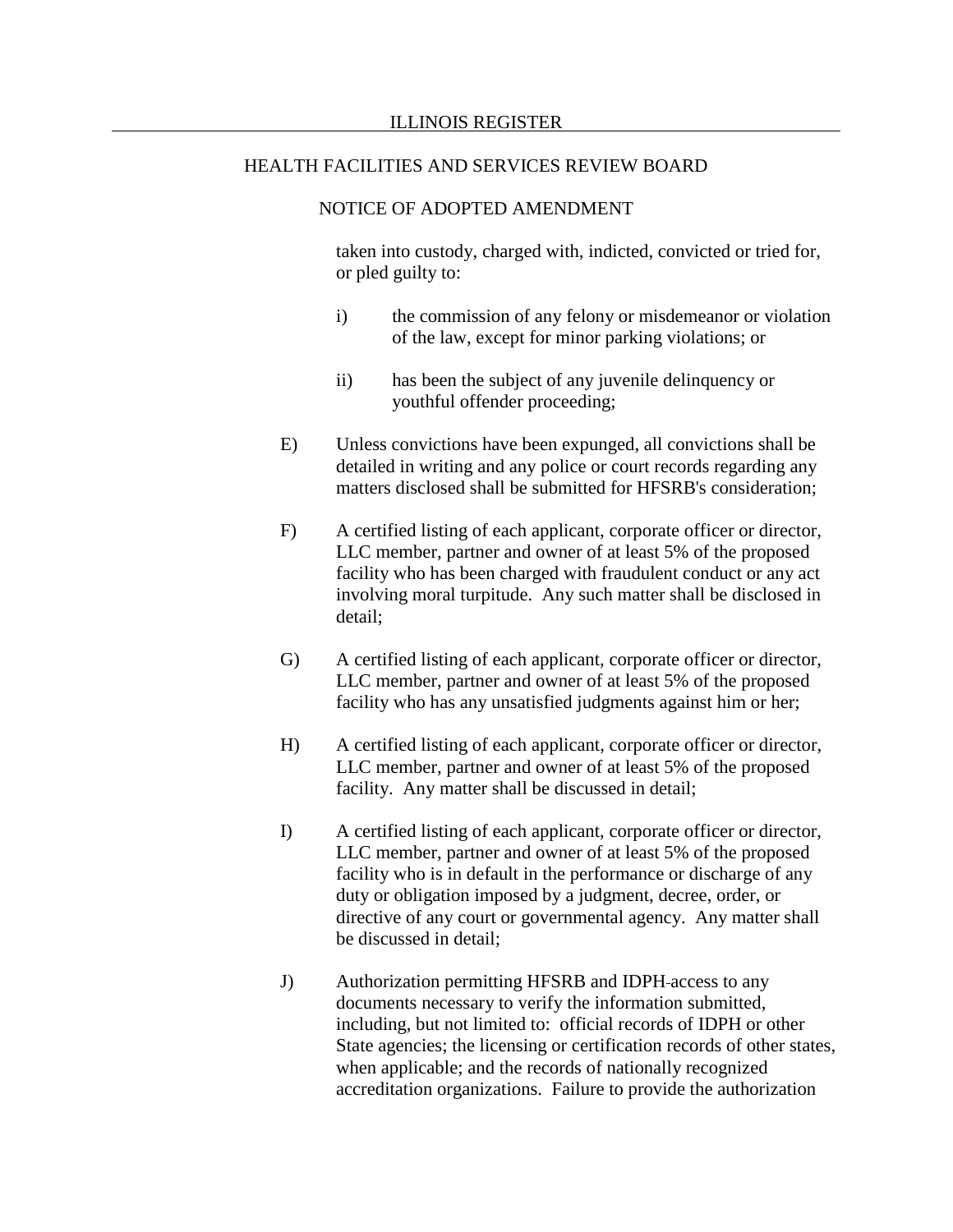#### NOTICE OF ADOPTED AMENDMENT

shall constitute an abandonment or withdrawal of the application without any further action by HFSRB.

- 4) If, during a given calendar year, an applicant submits more than one application for permit, the documentation provided with the prior applications may be utilized to fulfill the information requirements of this subsection (b). In these instances, the applicant shall attest that the information has been previously provided, cite the project number of the prior application, and certify that no changes have occurred regarding the information that has been previously provided. The applicant is able to submit amendments to previously submitted information, as needed to update and/or clarify data.
- 5) The documentation for the "Background of the Applicant" is required one time per application, regardless of the number of categories of service involved in a proposed project.
- c) Geographic Service Area Need − Review Criterion The applicant shall document that the ASTC services and the number of surgical/treatment rooms to be established, added or expanded are necessary to serve the planning area's population, based on the following:
	- 1) 77 Ill. Adm. Code 1100 (Formula Calculation)

As stated in 77 Ill. Adm. Code 1100, "No formula need determination for the number of ASTCs and the number of surgical/treatment rooms in a geographic service area has been established. Need shall be established pursuant to the applicable review criteria of 77 Ill. Adm. Code 1110."

- 2) Service to Geographic Service Area Residents The applicant shall document that the primary purpose of the project will be to provide necessary health care to the residents of the geographic service area (GSA) in which the proposed project will be physically located.
	- A) The applicant shall provide a list of zip code areas (in total or in part) that comprise the GSA. The GSA is the area consisting of all zip code areas that are located within 45 minutes multi-directional travel time (under normal driving conditions) of the project's site.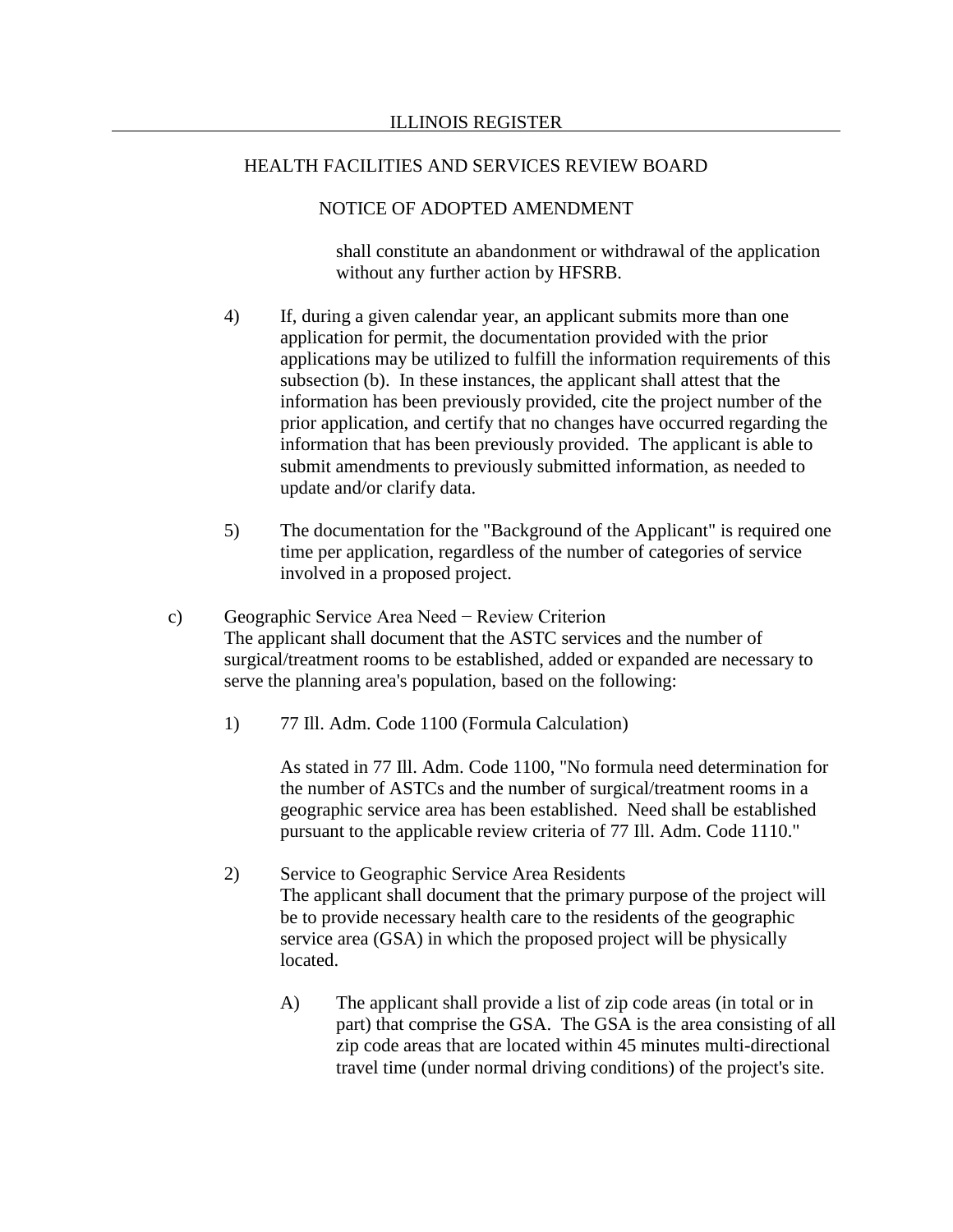# NOTICE OF ADOPTED AMENDMENT

- B) The applicant shall provide patient origin information by zip code for all admissions for the last 12-month period, verifying that at least 50% of admissions were residents of the GSA. Patient origin information shall be based upon the patient's legal residence (other than a health care facility) for the last six months immediately prior to admission.
- d) Service Demand Establishment of an ASTC Facility or Additional ASTC **Service**

The applicant shall document that the proposed project is necessary to accommodate the service demand experienced annually by the applicant, over the latest two-year period, as evidenced by historical and projected referrals. The applicant shall document the information required by subsection (d)(1) and either subsection (d) $(2)$  or  $(3)$ :

1) Historical Referrals

The applicant shall provide physician referral letters that attest to the physician's total number of treatments (for each ASTC service that has been referred to existing IDPH-licensed ASTCs or hospitals located in the GSA during the 12-month period prior to submission of the application. The documentation of physician referrals shall include the following information:

- A) patient origin by zip code of residence;
- B) name and specialty of referring physician;
- C) name and location of the recipient hospital or ASTC; and
- D) number of referrals to other facilities for each proposed ASTC service for each of the latest two years.
- 2) Projected Service Demand The applicant shall provide the following documentation:
	- A) Physician referral letters that attest to the physician's total number of patients (by zip code of residence) who have received care at existing IDPH-licensed ASTCs or hospitals located in the GSA during the 12-month period prior to submission of the application;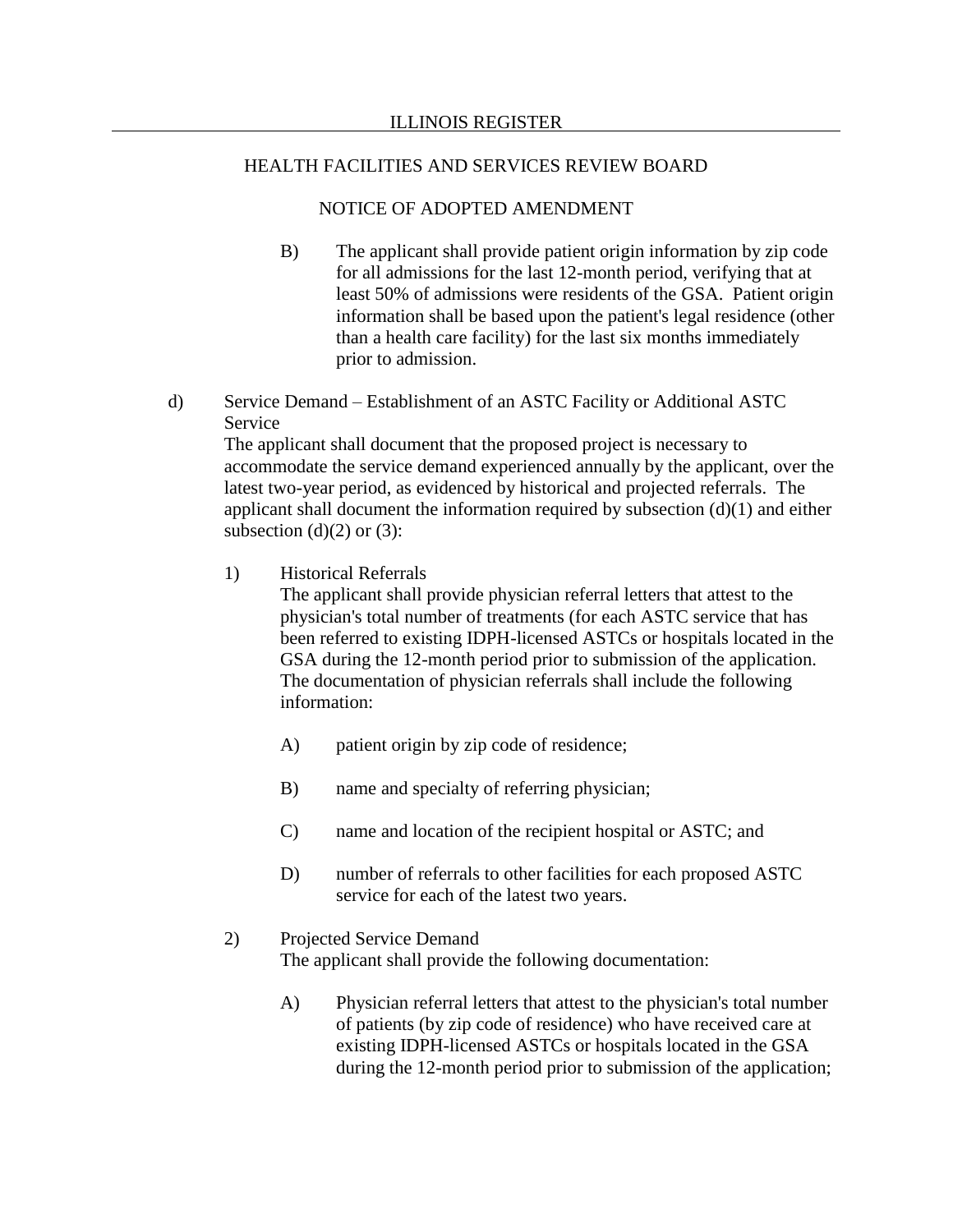- B) Documentation demonstrating that the projected patient volume, as evidenced by the physician referral letters, is from within the GSA defined under subsection (c)(2);
- C) An estimated number of treatments the physician will refer annually to the applicant facility within a 24-month period after project completion. The anticipated number of referrals cannot exceed the physician's experienced caseload. The percentage of projected referrals used to justify the proposed establishment cannot exceed the historical percentage of applicant market share within a 24-month period after project completion;
- D) Referrals to health care providers other than IDPH-licensed ASTCs or hospitals will not be included in determining projected patient volume;
- E) Each physician referral letter shall contain the notarized signature, the typed or printed name, the office address, and the specialty of the physician; and
- F) Verification by the physician that the patient referrals have not been used to support another pending or approved CON application for the subject services.
- 3) Projected Service Demand − Rapid Population Growth If a projected demand for service is based upon rapid population growth in the applicant facility's existing market area (as experienced annually within the latest 24-month period), the projected service demand shall be determined as follows:
	- A) The applicant shall define the facility's market area based upon historical patient origin data by zip code or census tract;
	- B) Population projections shall be produced, using, as a base, the population census or estimate for the most recent year, for county, incorporated place, township or community area, by the U.S. Census Bureau or IDPH;
	- C) Projections shall be for a maximum period of five years from the date the application is submitted;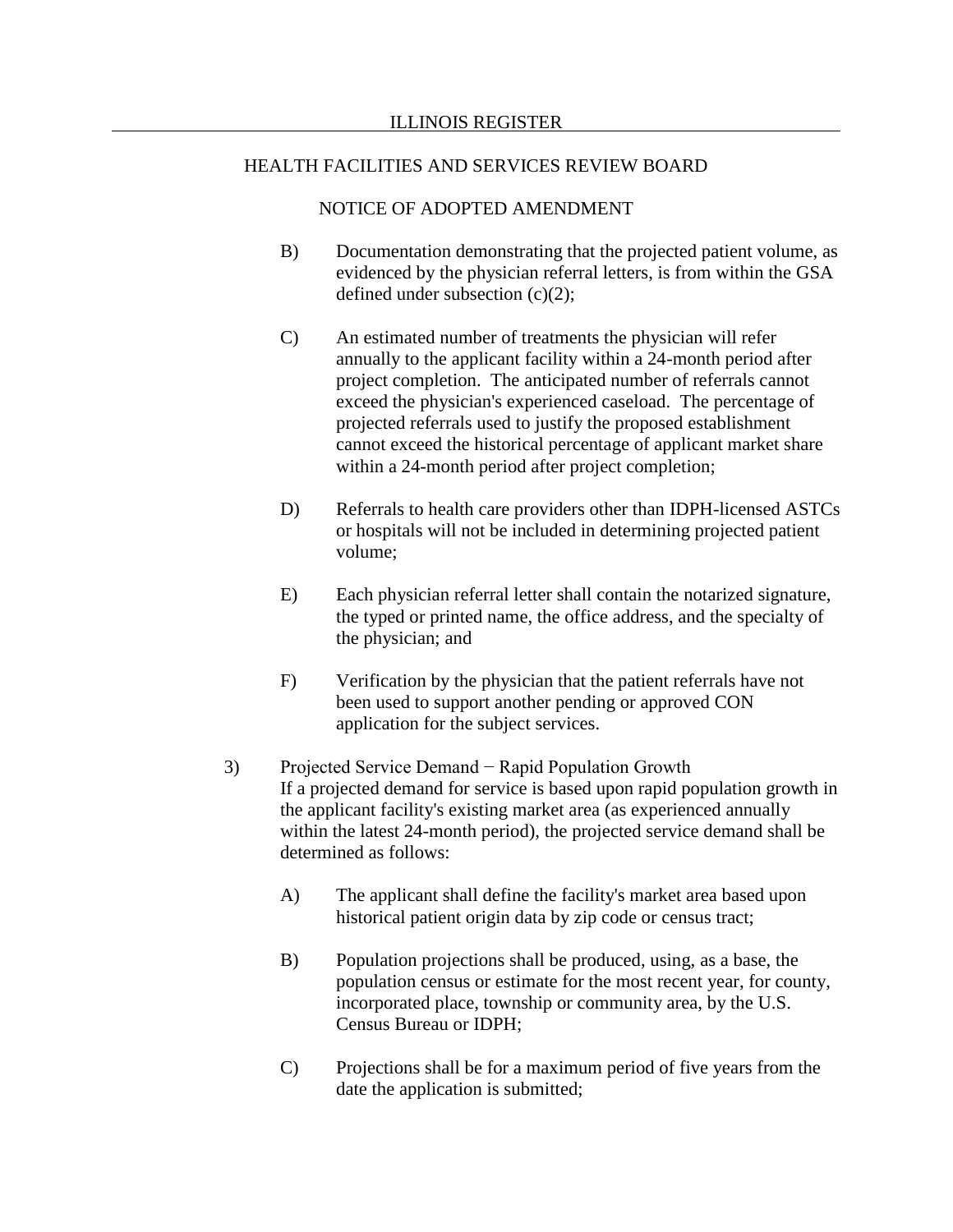- D) Historical data used to calculate projections shall be for a number of years no less than the number of years projected;
- E) Projections shall contain documentation of population changes in terms of births, deaths and net migration for a period of time equal to, or in excess of, the projection horizon;
- F) Projections shall be for total population and specified age groups or the applicant's market area, as defined by HFSRB, for each specialty in the application;
- G) Documentation on projection methodology, data sources, assumptions and special adjustments shall be submitted; and
- H) The applicant shall estimate the future demand for the number of treatments or procedures based upon population growth and no change in the facility's market share.
- e) Service Demand − Expansion of Existing ASTC Service The number of surgical/treatment rooms to be added at an existing facility is necessary to reduce the facility's experienced high utilization and to meet a projected demand for service. The applicant shall document the information required by subsections (e)(1)(A) and (B) and either subsections (e)(2)(A) and (B) or  $(e)(3)$ :
	- 1) Historical Service Demand
		- A) The applicant shall document an average utilization rate that has equaled or exceeded the standards specified in 77 Ill. Adm. Code 1100 for existing surgical/treatment rooms for each of the latest two years.
		- B) If patients have been referred to other IDPH-licensed facilities in order to receive the subject services, the applicant shall provide documentation of the referrals, including: patient origin by zip code of residence; name and specialty of referring physician; and the name and location of the recipient hospital or ASTC, for each of the latest two years.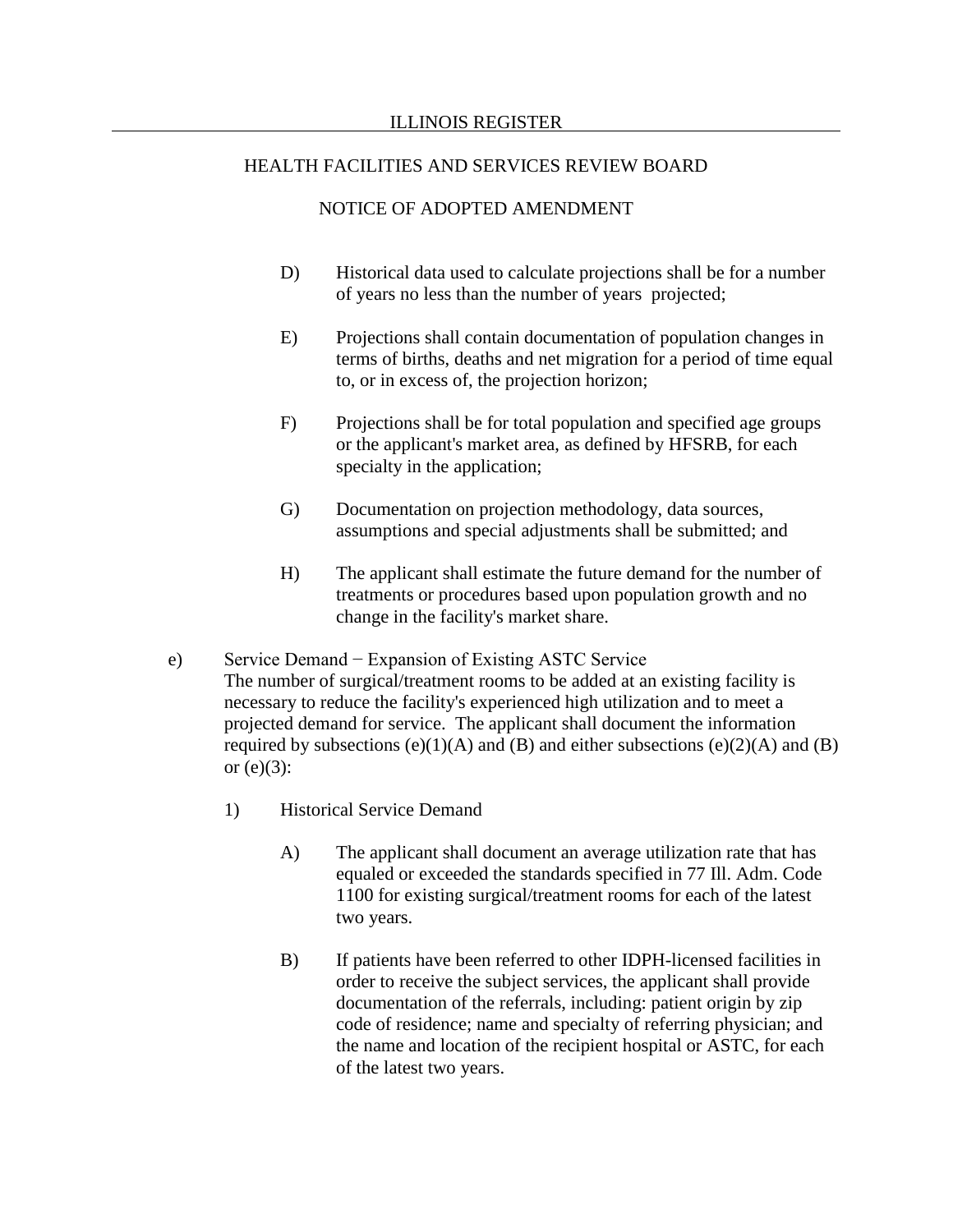# NOTICE OF ADOPTED AMENDMENT

# 2) Projected Service Demand − Projected Referrals

- A) The applicant shall provide physician referral letters that attest to the physician's total number of patients (by zip code of residence) that have received treatments at existing IDPH-licensed facilities located in the GSA during the 12-month period prior to submission of the application, and an estimate of the number of patients that will be referred by the physician to the applicant's facility.
- B) Each physician referral letter shall contain the notarized signature, the typed or printed name, the office address and the specialty of the physician. The anticipated number of referrals cannot exceed the physician's experienced caseload.
- 3) Projected Service Demand − Rapid Population Growth If a projected demand for service is based upon rapid population growth in the applicant facility's existing market area (as experienced annually within the latest 24-month period), the projected service demand shall be determined as described in subsection (d)(3).
- f) Treatment Room Need Assessment Review Criterion
	- 1) The applicant shall document that the proposed number of surgical/treatment rooms for each ASTC service is necessary to service the projected patient volume. The number of rooms shall be justified based upon an annual minimum utilization of 1,500 hours of use per room, as established in 77 Ill. Adm. Code 1100.
	- 2) For each ASTC service, the applicant shall provide the number of patient treatments/sessions, the average time (including setup and cleanup time) per patient treatment/session, and the methodology used to establish the average time per patient treatment/session (e.g., experienced historical caseload data, industry norms or special studies).
- g) Service Accessibility

The proposed ASTC services being established or added are necessary to improve access for residents of the GSA. The applicant shall document that at least one of the following conditions exists in the GSA: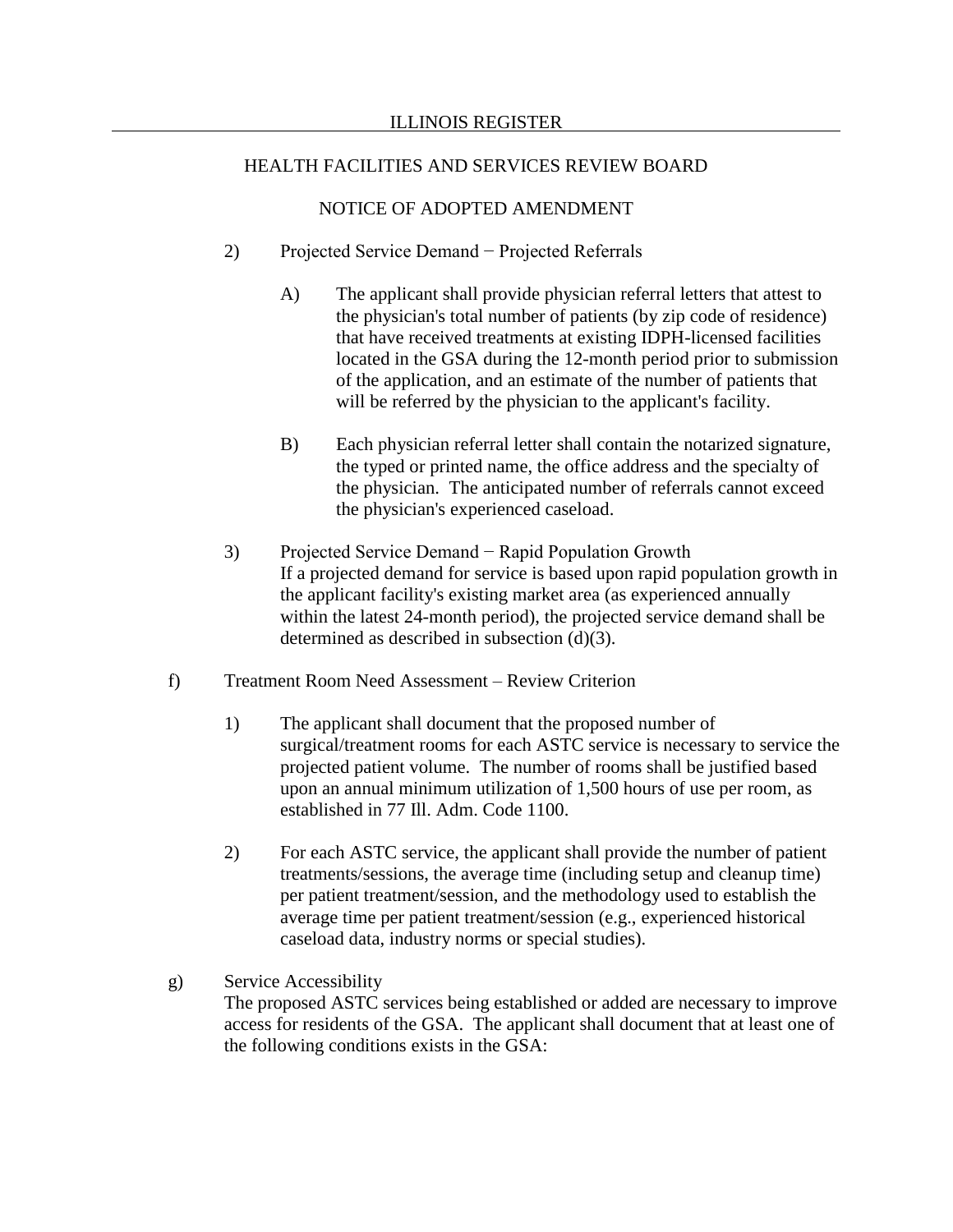- 1) There are no other IDPH-licensed ASTCs within the identified GSA of the proposed project;
- 2) The other IDPH-licensed ASTC and hospital surgical/treatment rooms used for those ASTC services proposed by the project within the identified GSA are utilized at or above the utilization level specified in 77 Ill. Adm. Code 1100;
- 3) The ASTC services or specific types of procedures or operations that are components of an ASTC service are not currently available in the GSA or that existing underutilized services in the GSA have restrictive admission policies;
- 4) The proposed project is a cooperative venture sponsored by two or more persons, at least one of which operates an existing hospital. Documentation shall provide evidence that:
	- A) The existing hospital is currently providing outpatient services to the population of the subject GSA;
	- B) The existing hospital has sufficient historical workload to justify the number of surgical/treatment rooms at the existing hospital and at the proposed ASTC, based upon the treatment room utilization standard specified in 77 Ill. Adm. Code 1100;
	- C) The existing hospital agrees not to increase its surgical/treatment room capacity until the proposed project's surgical/treatment rooms are operating at or above the utilization rate specified in 77 Ill. Adm. Code 1100 for a period of at least 12 consecutive months; and
	- D) The proposed charges for comparable procedures at the ASTC will be lower than those of the existing hospital.
- h) Unnecessary Duplication/Maldistribution − Review Criterion
	- 1) The applicant shall document that the project will not result in an unnecessary duplication. The applicant shall provide the following information for the proposed GSA zip code areas identified in subsection  $(c)(2)(A)$ :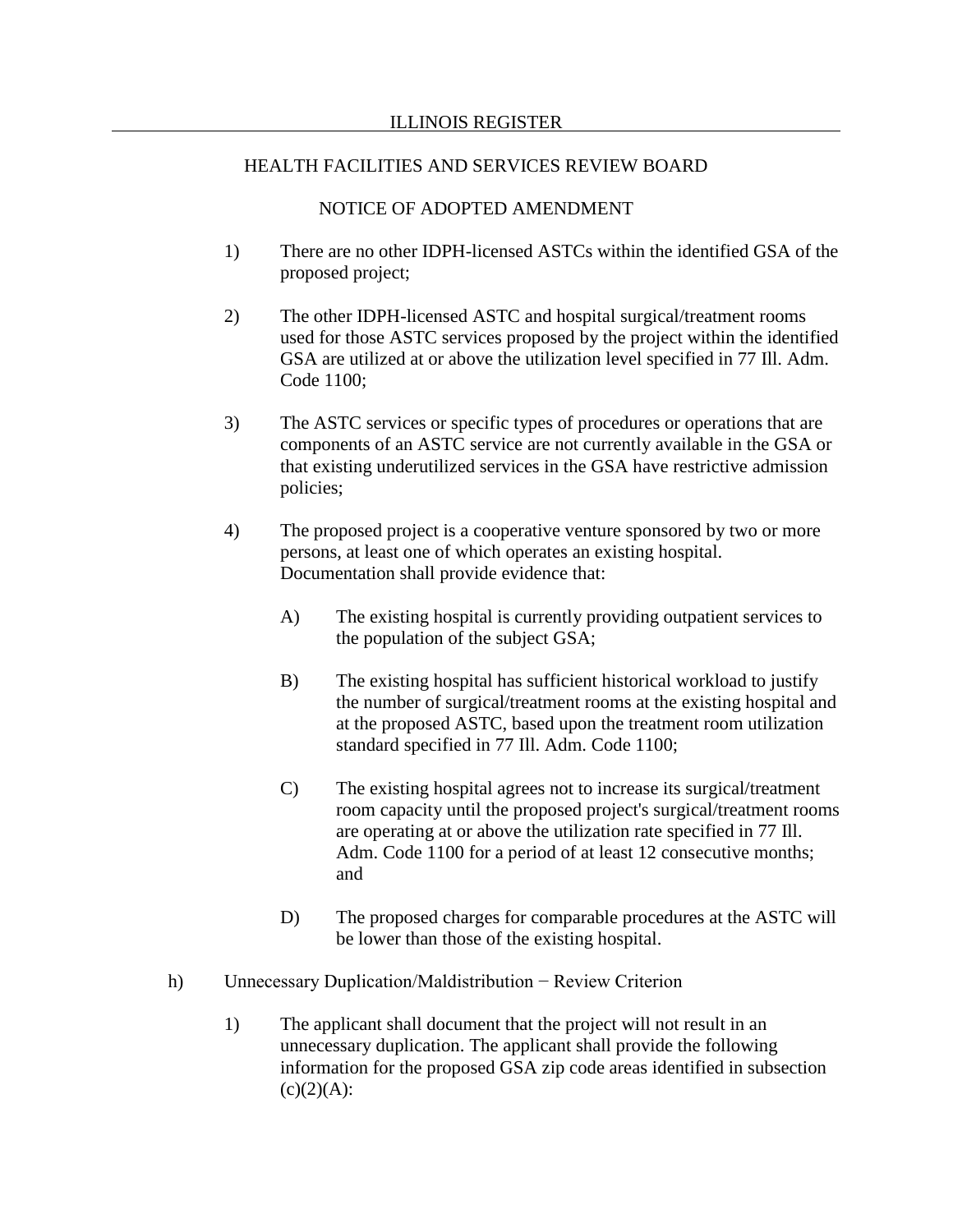- A) the total population of the GSA (based upon the most recent population numbers available for the State of Illinois); and
- B) the names and locations of all existing or approved health care facilities located within the GSA that provide the ASTC services that are proposed by the project.
- 2) The applicant shall document that the project will not result in maldistribution of services. Maldistribution exists when the GSA has an excess supply of facilities and ASTC services characterized by such factors as, but not limited to:
	- A) a ratio of surgical/treatment rooms to population that exceeds one and one-half times the State average;
	- B) historical utilization (for the latest 12-month period prior to submission of the application) for existing surgical/treatment rooms for the ASTC services proposed by the project that are below the utilization standard specified in 77 Ill. Adm. Code 1100; or
	- C) insufficient population to provide the volume or caseload necessary to utilize the surgical/treatment rooms proposed by the project at or above utilization standards specified in 77 Ill. Adm. Code 1100.
- 3) The applicant shall document that, within 24 months after project completion, the proposed project:
	- A) will not lower the utilization of other area providers below the utilization standards specified in 77 Ill. Adm. Code 1100; and
	- B) will not lower, to a further extent, the utilization of other GSA facilities that are currently (during the latest 12-month period) operating below the utilization standards.
- i) Staffing
	- 1) Staffing Availability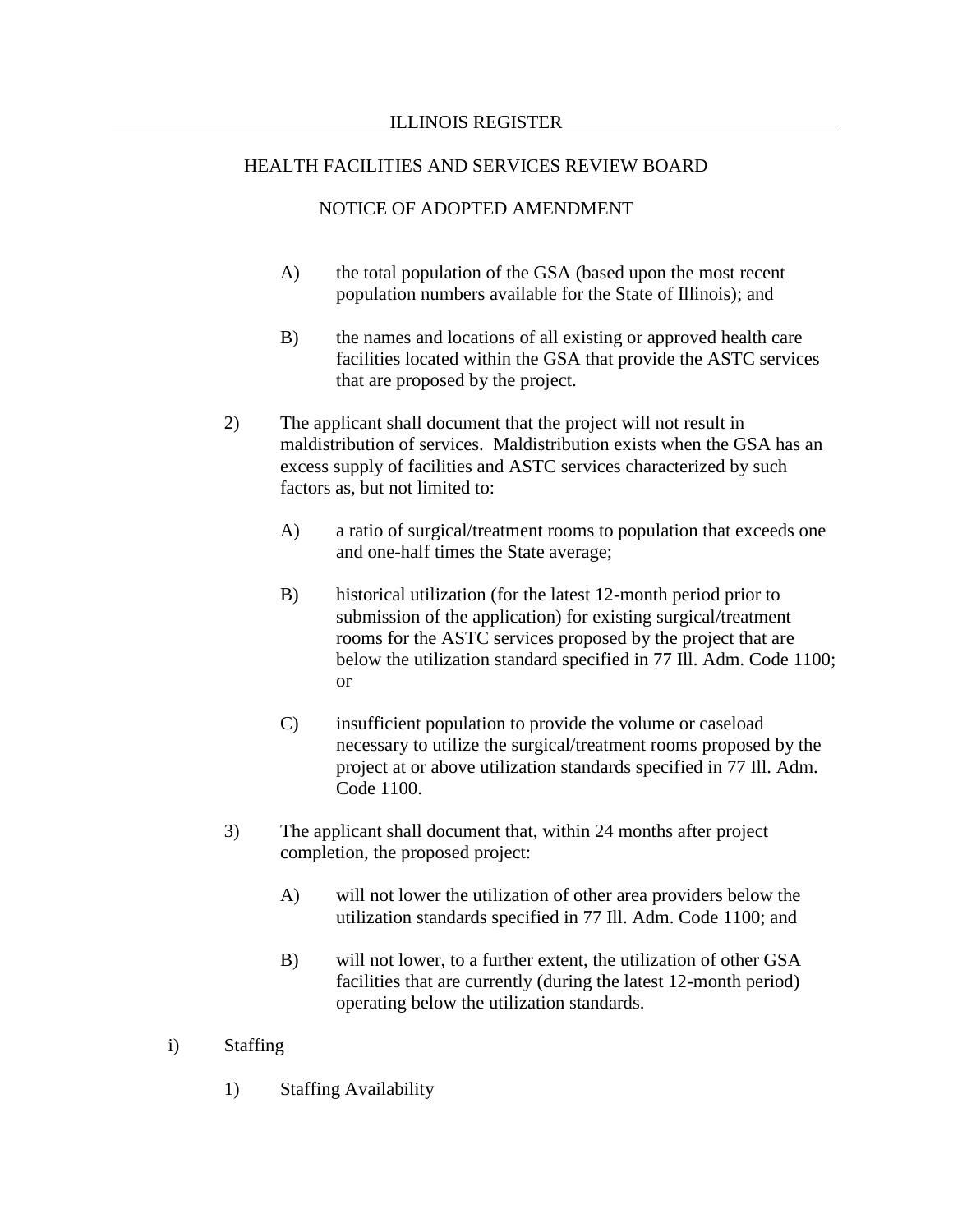#### NOTICE OF ADOPTED AMENDMENT

The applicant shall document that relevant clinical and professional staffing needs for the proposed project were considered and that the staffing requirements of licensure and the Joint Commission or other nationally recognized accrediting bodies can be met. In addition, the applicant shall document that necessary staffing is available by providing letters of interest from prospective staff members, completed applications for employment, or a narrative explanation of how the proposed staffing will be achieved.

2) Medical Director

It is recommended that the procedures to be performed for each ASTC service are under the direction of a physician who is board certified or board eligible by the appropriate professional standards organization or entity that credentials or certifies the health care worker for competency in that category of service.

j) Charge Commitment

In order to meet the objectives of the Act, which are *to improve the financial ability of the public to obtain necessary health services; and to establish an orderly and comprehensive health care delivery system that will guarantee the availability of quality health care to the general public; and cost containment and support for safety net services must continue to be central tenets of the Certificate of Need process* [20 ILCS 3960/2], the applicant shall submit the following:

- 1) a statement of all charges, except for any professional fee (physician charge); and
- 2) a commitment that these charges will not be increased, at a minimum, for the first two years of operation unless a permit is first obtained pursuant to 77 Ill. Adm. Code 1130.310(a).
- k) Assurances
	- 1) The applicant shall attest that a peer review program exists or will be implemented that evaluates whether patient outcomes are consistent with quality standards established by professional organizations for the ASTC services, and if outcomes do not meet or exceed those standards, that a quality improvement plan will be initiated.